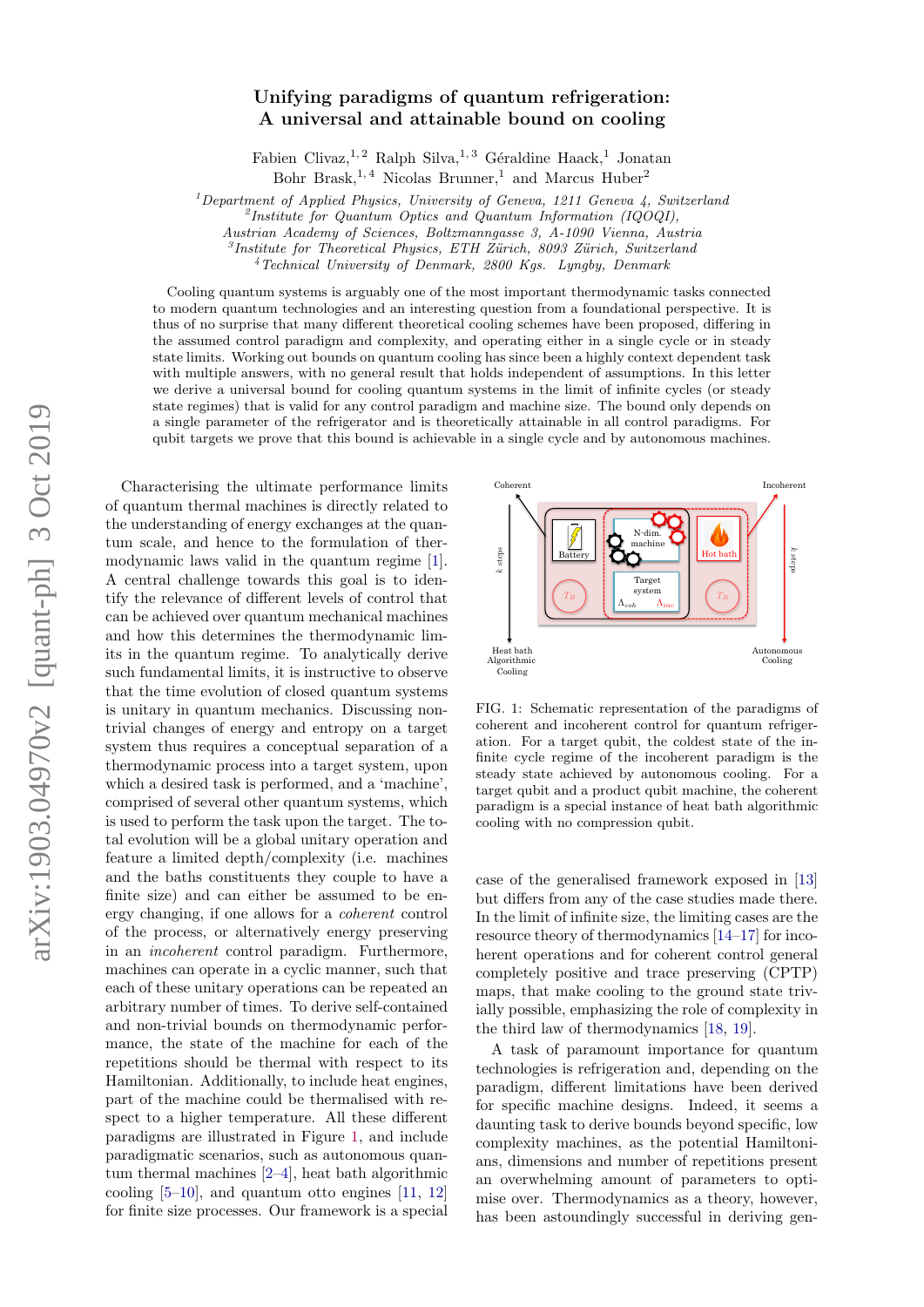eral statements that are independent of the microscopic complexity, by identifying a small number of relevant parameters that ultimately determine the limits of processing energy.

We should first clarify that cooling a quantum system can have several meanings. For a system initially in a thermal state, one can drive it to a thermal state of lower temperature. Alternatively, since for some paradigms fixing the entire spectrum is actually too strong a condition, one could just consider increasing its ground-state population or its purity, or decreasing its entropy or its enerzgy (see e.g. discussions on passivity  $[20-23]$  $[20-23]$ ). These notions are in general nonequivalent for target systems of arbitrary dimension and determining the fundamental limits to cooling is therefore dependent on the choice of target function. However, by using majorisation theory, we are able to derive results that hold for all of the above mentioned notions of cooling.

Setting. We consider a target system of dimension  $d_S$  with Hamiltonian  $H_S = \sum_{i=0}^{d_S-1} E_i |E_i\rangle_S \langle E_i|$ , where  $E_i \leq E_j$  for  $i < j$  and a thermodynamic machine of finite size  $d_M$  with Hamiltonian  $H_M = \sum_{i=0}^{d_M-1} \mathcal{E}_i |\mathcal{E}_i\rangle_M \langle \mathcal{E}_i|,$ where  $\mathcal{E}_i \leq \mathcal{E}_j$  for  $i < j$ , both surrounded by a thermal bath at temperature  $T_R$  (or inverse temperature  $\beta_R$ ). Without loss of generality we assume  $E_0 = \mathcal{E}_0 = 0$ . We also write  $\mathcal{E}_{\text{max}} = \mathcal{E}_{d_M-1}$ and for a qubit target,  $d_S = 2$ ,  $E_S = E_1$ . The joint initial state of target and machine is given by  $\rho_{SM} = \tau_S(\beta_R) \otimes \tau_M(\beta_R)$ , where  $\tau(\beta_R)$  denotes a thermal state at inverse temperature  $\beta_R$ . Our goal is to cool the target system. After the application of a single unitary the target state is changed as  $\text{Tr}_M[U\rho_{SM}U^{\dagger}] =: \Lambda(\tau_S(\beta_R)) =: \rho_S'.$  To induce a non-trivial change of the target system, out-ofequilibrium resources have to be used, which we conceptually divide into two extremal cases: Either we use external coherent control, to induce any energy changing unitary of target and machine (see e.g. [\[24\]](#page-5-4)), inducing the map  $\Lambda_{coh}$  on the system. Or we consider an energetically closed system, i.e. consider unitaries that commute with the total system-machine Hamiltonian  $H = H<sub>S</sub> + H<sub>M</sub>$ , inducing  $\Lambda_{inc}$  on the target. This application of a unitary represents a single cycle of the machine. Between cycles the machine is rethermalised, where individual machine components can thermalise either with the environment at temperature  $T_R$ or draw further resources from a hot bath at temperature  $T_H$ . For many cycles we denote the number of cycles  $k$  by a superscript on the map  $\Lambda_{coh/inc}^k$ . Of particular interest to us is the unbounded cycle regime, i.e. as  $k \to \infty$ , which we denote by  $p_0^*$ . The setting is visually represented in Fig. [1](#page-0-0) and the asymptotic relations of the induced maps is summarised in Table [I](#page-14-0) in the Appendix.

Results. In the following we consider an arbitrary sequence of operations and prove a bound

that holds for any control paradigm and any machine size in the limit of infinite cycles. This bound only depends on the maximal energy gap of the machine, irrespective of the structure of  $H_M$ . The bound can be attained for both coherent and incoherent machines. Finally, for qubit targets, the bound can even be obtained in a single cycle by the smallest possible coherent machine (i.e. a single qubit machine), as well as via the smallest autonomous refrigerator (i.e. a two-qubit machine).

The energetics of quantum systems only depend on the diagonal elements in the energy eigenbasis, which through unitary evolution change unistochastically. This already gives a recipe for single cycle cooling that is analytically optimal in terms of majorization theory: The global diagonal of the joint target and machine density matrix of the final state is always majorized by the initial diagonal (Shur-Horn Lemma). Thus, the optimal unitary is one that puts all the largest eigenvalues in the diagonal entries that contribute to the ground state population of the target, red the next largest in those entries contributing to the first excited state of the target, and so on. Which unitary that is, depends on all energy gaps and respective eigenvalues for each cycle.

Descriptions of thermodynamic machines, however, should go beyond such optimal single cycles and also allow for a repetition of cycles to determine its ultimate limits. Ideally, each cycle can be perfectly separated and the machine rethermalized in between cycles. In both coherent and incoherent paradigms we thus also consider the limit of infinite repetitions of optimal unitary operations, where the machine can be perfectly rethermalized inbetween. While optimal unitary operations can at least in principle be described for every cycle of arbitrary machine and target systems, they will in general depend on the entire spectrum and does not identify relevant machine parameters for determining performance. Indeed, determining simple and universal bounds on reachable target temperatures and revealing the relevant parameters of machines in all paradigms, even after infinite cycle repetitions, is the main result of this letter. We present four theorems gauging the cooling performances for the different types of machines, prove universal upper bounds on cooling and demonstrate their respective attainability. In the accompanying article [\[28\]](#page-5-5), we furthermore investigate the work cost of achieving these bounds.

Universal bound on cooling. Unless stated otherwise, we consider an arbitrary machine, i.e. any spectrum and size. It turns out however that no matter the microscopic physics of the machine, only a single machine parameter determines the ultimate cooling bound, namely the largest energy gap  $\mathcal{E}_{\text{max}}$ .

<span id="page-1-0"></span>Theorem 1. (Universal bound on cooling) For any machine and control paradigm, in the limit of infinite cycles,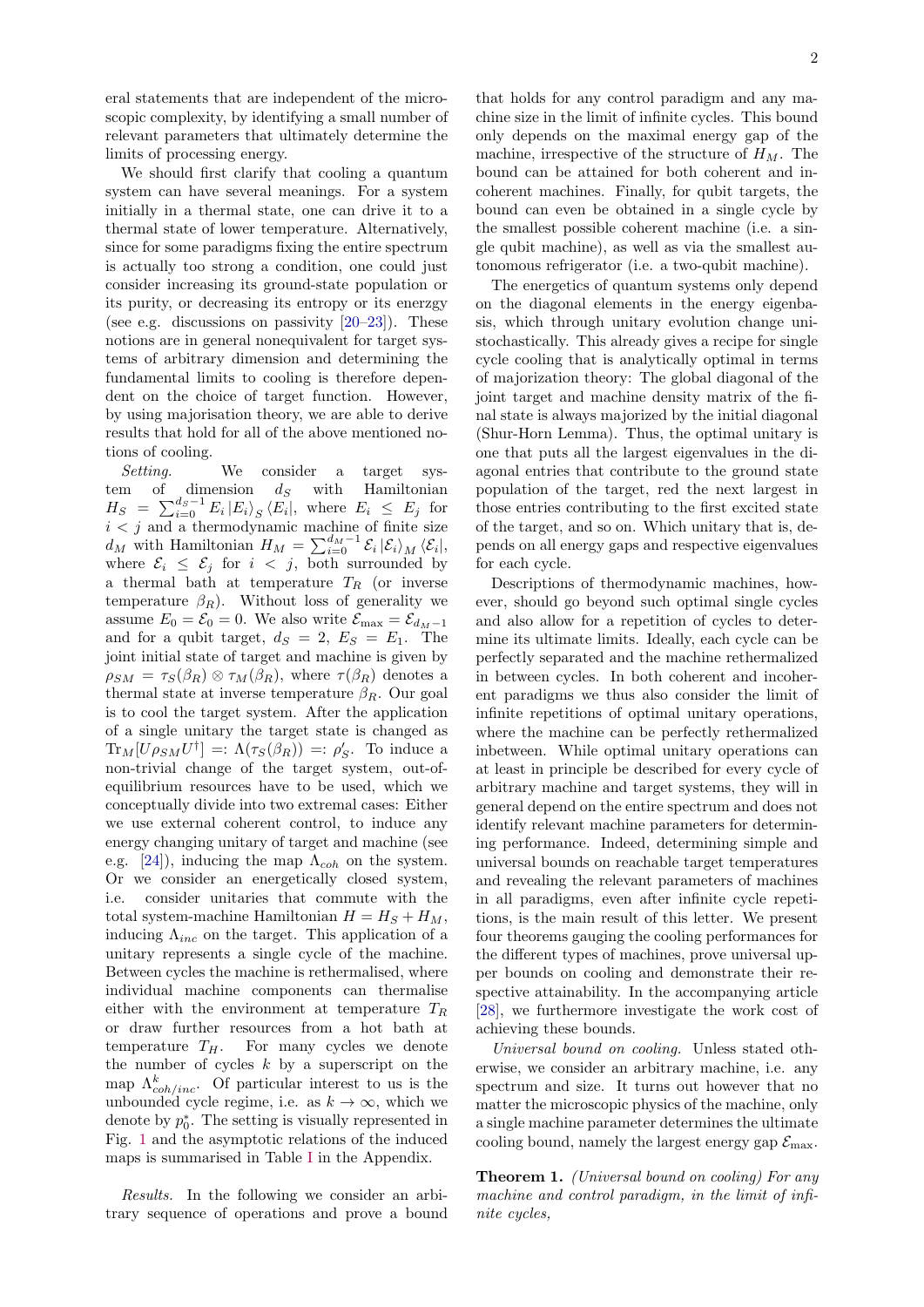• for a qubit target, the ground state population is upper bounded by

$$
p_0^* = \frac{1}{1 + e^{-\beta_R \mathcal{E}_{max}}},\tag{1}
$$

• for an arbitrary target of dimension  $d_S$ , the vector of eigenvalues of the final state is majorized by that of the following state,

$$
\rho_S^* = \frac{1}{Z} \sum_{n=0}^{d_S - 1} \left( e^{-\beta_R \mathcal{E}_{max}} \right)^n |E_n\rangle_S \langle E_n| \,, \qquad (2)
$$

as long as the initial state is majorized by  $\rho_S^*$ . In particular, the ground state population, purity, entropy and average energy of the final state are bounded by those of  $\rho_S^*$ .

Before we discuss the proof, we would like to make a few remarks. The qubit bound, first derived in [\[29\]](#page-5-6), and also appearing in [\[30\]](#page-5-7) corresponds to an inverse temperature of

<span id="page-2-1"></span>
$$
\beta^* = \frac{\beta_R \mathcal{E}_{max}}{E_S} \,. \tag{3}
$$

The crucial parameter is the ratio between the populations of the excited and ground state,  $q =$  $e^{-\beta_R \mathcal{E}_{\text{max}}}$ . The bound [\(2\)](#page-2-0) for higher dimensional systems has the same property, that the ratio of populations for every pair of successive energy levels is given by g.

We emphasize the advantage of a bound based on majorisation. Since the state  $\rho_S^*$  is the unique passive state [\[32\]](#page-5-8) that majorizes all others also attainable by coherent operations, it upper (lower) bounds every Schur convex (concave) function of the eigenvalues, which includes the various notions of cooling listed in the theorem.

Proof of Theorem [1.](#page-1-0) Firstly, for machines using coherent operations, using the Schur-Horn Lemma for the joint state of target and machine  $\rho_{SM}$ , one can verify (see the appendix) that the system after a single cycle operation,  $\rho'_S$ , satisfies  $\rho'_S \prec \rho_S^*$  as long as  $\rho_S \prec \rho_S^*$ . By induction, one arrives at  $\rho_S^{(n)} \prec \rho_S^*$ for all n.

Furthermore, note that a hotter thermal state is always majorized by a colder thermal state and majorization is stable under tensor products, see Corollary 1.2. of Ref [\[31\]](#page-5-9). Thus having access to a hot thermal bath to rethermalize our machine before a cycle, or part of it, if the machine has a tensor product structure, will only enable us to reach states that are majorized by the initial state. Thus a hot thermal bath does not allow us to reach a state that cannot already be reached by a coherent resource, completing the proof.  $\Box$ 

Attaining the cooling bound– The bound defined in Eq. $(2)$  only depends on the subspace of the machine with the "coldest" ratio of populations. Indeed, one can construct an explicit cooling protocol

as follows: consider the following simple joint unitary operation between target and machine,

$$
U_i = 1 - |E_{i-1} \mathcal{E}_{\text{max}} \rangle \langle E_{i-1} \mathcal{E}_{\text{max}}| - |E_i \mathcal{E}_0 \rangle \langle E_i \mathcal{E}_0| + |E_{i-1} \mathcal{E}_{\text{max}} \rangle \langle E_i \mathcal{E}_0| + |E_i \mathcal{E}_0 \rangle \langle E_{i-1} \mathcal{E}_{\text{max}}|.
$$
\n(4)

<span id="page-2-0"></span>Each  $U_i$  is a simple qubit swap, between the  $i^{th}$ pair of successive energy eigenstates of the target, and the  $\mathcal{E}_{\text{max}}$  subspace of the machine, and will lead to the population of the lower energy state  $p_{i-1}$  increasing by some  $\Delta_i$  (this may be negative). We define the "coherent max-swap" operation as the one that performs the  $U_i$  corresponding to the greatest positive value of  $\Delta_i$  (if none exists, then no unitary is performed). The choice and implementation of  $U_i$  is preceded and followed by a unitary on the target that leaves the target in a passive state.

<span id="page-2-2"></span>Theorem 2. (Coherent attainability) The state of the target under the repeated application of either one of the coherent max-swap operation or the optimal coherent operation converges to  $\rho_S^*$ .

Proof. Since the state of the target is passive before a particular  $U_i$  is performed, and  $\Delta_i > 0$  in this case, the population is always moved from a smaller eigenvalue to a larger one. Thus the final state always majorizes the initial one. This is also true for the optimal coherent operation, since by construction it leaves the target in a state that majorizes all others. Thus the ordered partial sums of eigenvalues of the target under repeated application of either operation form monotonically increasing sequences. As these sums are bounded by one, both protocols must converge.

In the appendix, we show that the state converged to is a fixed point of the coherent max-swap operation, and that all fixed points of this protocol have the property of majorizing  $\rho_S^*$ . By Theorem [1,](#page-1-0) the final state under any protocol must be majorized by  $\rho_S^*$ , proving that the only possible convergent point of the max-swap is  $\rho_S^*$  itself.

The proof for the case of optimal coherent operations follows from the fact that the state under many cycles majorizes the state under an equal number of cycles of any other coherent operations (see appendix). Thus the state converged to must majorize that of the max-swap, but also still be majorized by  $\rho_S^*$  (Theorem [1\)](#page-1-0). Therefore it also converges to  $\rho_S^*$ .

 $\Box$ 

This shows that the universal bound is tight in the coherent case. Since the operations involved are non-energy conserving, one cannot conclude the same for the incoherent paradigm. Nonetheless, a minor addition to the machine enables a similar statement.

In the coherent case we only required to swap qubit subspaces in the target with the maximum energy gap of the machine. Each of these swaps can be made energy-preserving by adding one more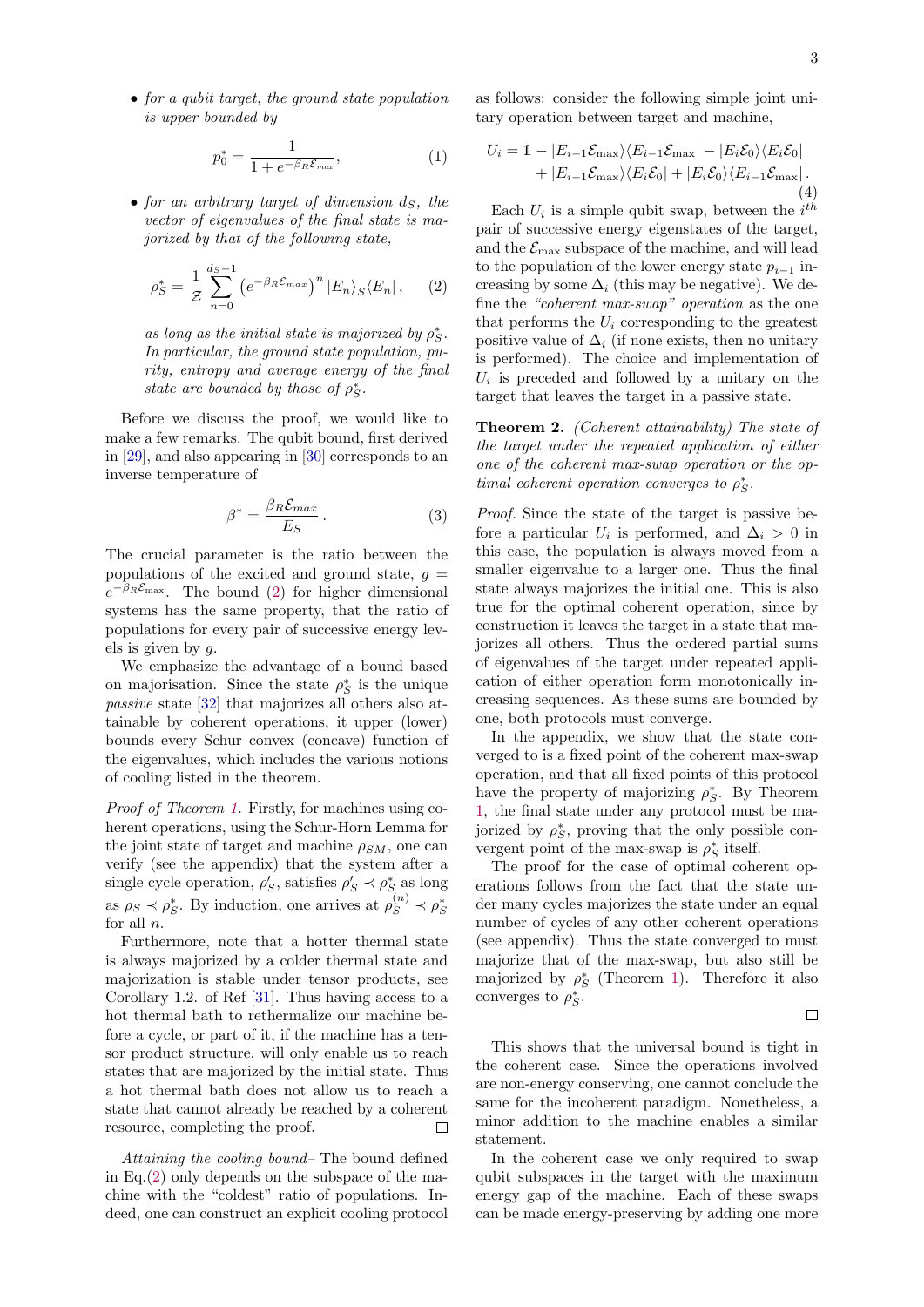qubit to the machine to bridge the energy difference, and thermalising this qubit to a hot temperature  $T_H > T_R$  in between cycles. This defines an incoherent version of the max-swap protocol.

<span id="page-3-0"></span>Theorem 3. (Incoherent attainability) In the limit  $T_H \rightarrow \infty$ , one can incoherently cool the target to at least the coherent cooling bound of  $\rho_S^*$  in the infinite cycle limit, if one extends the machine by (at most)  $d_S - 1$  qubits, each with energy gap  $\mathcal{E}_{max} - (E_i E_{i-1}$ ,  $i \in \{1, 2, ..., d_S - 1\}$ , or more generally, any extension that has qubit subspaces with these energy gaps.

Proof. The proof is analogous to that of Theorem 2. Here too, the (incoherent) max-swap operation has the property of the final state always majorising the initial one. It follows that the repeated application converges. One can prove (see appendix) that the convergent point is a fixed point of the operation, and that in the limit  $T_H \to \infty$ , the fixed points all majorise  $\rho_S^*$ , proving attainability as desired.

Theorem [3](#page-3-0) shows that the two paradigms are in fact closely related to one another in terms of cooling performance. In the limit of  $T_H \to \infty$ , a finite resource of the same dimension of the target suffices to bridge the gap between them.

Bridging extremal cooling paradigms. So far, we dealt exclusively with stroke type machines, in the sense that we allowed for rethermalization or unitary operations in well separated discrete time steps. One may, however, wonder if the bounds on cooling set by Theorems [1-](#page-1-0)[3](#page-3-0) are also valid for autonomous thermal machines, where thermalization and machine cycles happen simultaneously and continuously. Interestingly, a link exists between those machines and our incoherent paradigm, see also [\[34\]](#page-5-10). In essence, the energy-preserving unitaries of the incoherent paradigm are replaced by a time-independent energy-preserving interaction Hamiltonian between the target system and the machine. It is then straightforward to prove the following statement.

<span id="page-3-1"></span>Theorem 4. (Autonomous machines correspondence) Consider an arbitrary machine and a qubit target system. When the target coupling to the thermal bath is zero, one can cool the target to  $\beta^*$  with an autonomous machine by extending the machine as in Theorem [3.](#page-3-0)

Proof. This follows directly from known results for small autonomous machines. Following the derivation in [\[35\]](#page-5-11), which is based on a linear master equation, one can replace the second qubit by the subnormalised qubit  $\rho_{0,\text{max}} = \frac{1}{\mathcal{Z}}(|0\rangle\langle 0| +$  $e^{-\beta_R \mathcal{E}_{\text{max}}} |\mathcal{E}_{\text{max}}\rangle\langle \mathcal{E}_{\text{max}}|$ . Furthermore, adding energy levels to the machine between  $|0\rangle$  and  $|\mathcal{E}_{\text{max}}\rangle$ does not affect the analysis since the added levels remain invariant under this evolution.  $\Box$ 

While it is expected that the correspondence holds for higher dimensional targets as well, it requires an analysis of the master equation that we leave for further work. The zero coupling of the target to the environment needed for exact correspondence comes from the fact that in the repeated cycles paradigm, there is never any reheating between the cycles, which corresponds to an open quantum system in which the target is not coupled to a bath. Any realistic coupling would only worsen the bound. The correspondence of Theorem [4](#page-3-1) links extremal paradigms of control in quantum thermal machines, perfect batteries and well-timed operations on the one hand, and autonomous machines with no external source of work or timing control on the other, demonstrating that increased control on a quantum system does, after all, not significantly impact the cooling performance in this context, but that the difference manifests as different work costs and the actual challenge rather lies in designing appropriate interaction Hamiltonians for autonomous machines [\[36\]](#page-5-12).

Smallest machines for maximal cooling. Interestingly the smallest possible implementation can already attain the bounds. For a qubit target of energy gap  $E_S$ , the simplest coherent machine consists of a single qubit, of energy gap  $E_M$ . The Hilbert space of the joint target and machine system is spanned by  $\{|ij\rangle_{SM}\}_{i,j=0,1}$ . Maximal cooling is achieved by a single unitary operation, swapping the states  $|01\rangle_{SM}$  and  $|10\rangle_{SM}$ . The final state of the target thus has the same populations and Gibbs ratio as the initial state of the machine, i.e.

<span id="page-3-2"></span>
$$
\beta^* E_S = \beta_R E_M,\tag{5}
$$

which matches Eq. [\(3\)](#page-2-1) for maximal cooling with  $E_M = \mathcal{E}_{max}$ . This single qubit machine is also sufficient to cool higher dimensional targets to the bound [\(2\)](#page-2-0), using the coherent max-swap protocol (Theorem 2).

Note that if the machine had additional energy levels in between  $|0\rangle_M$  and  $|1\rangle_M$ , then a single swap would not be sufficient to recover Eq. [\(5\)](#page-3-2) for a qubit target, and one would only do so in the limit of infinite cycles. Furthermore, higher dimensional targets would also be cooled at a slower rate (per cycle). In this sense, a single qubit machine is more effective than a more complex machine. The advantage of a more complex machine is revealed when analyzing the work cost of the operation (see [\[28\]](#page-5-5)), and in general can help increase  $\mathcal{E}_{max}$  by composition.

In the incoherent paradigm, a single qubit machine is unable to cool. The simplest machine allowing for cooling features an extra qubit of energy  $E_A = E_M - E_S$ , as proposed in Theorem [3.](#page-3-0) This corresponds to the smallest autonomous refrigerator [\[2\]](#page-4-1). The optimal unitary for cooling is now the swap between the states  $|010\rangle_{SMA}$  and  $|101\rangle_{SMA}$ . Comparing this to the single qubit coherent machine, we see that the swap is identical w.r.t. the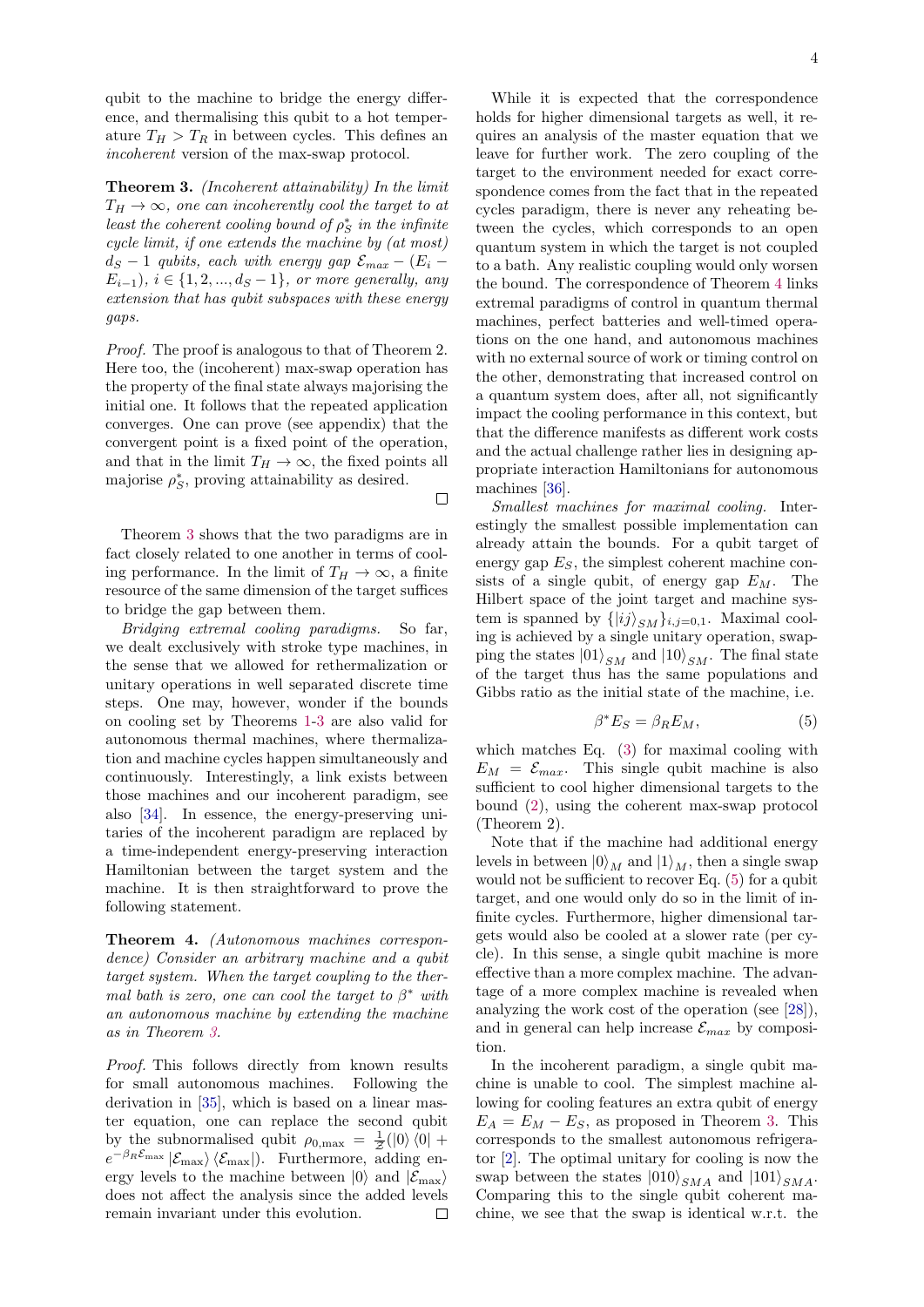target  $(S)$  and the original machine  $(M)$ , and the role of the additional qubit  $(A)$  is to enable this transition for incoherent cooling by bridging the energy gap between  $S$  and  $M$ . In coherent cooling, this role is implicitly fulfilled by the battery that allows for arbitrary unitary operations.

Cooling over multiple cycles consists in repeatedly thermalising  $M$  to  $T_R$  and  $A$  to  $T_H$  and performing the relevant swap. In the limit of infinite cycles, the temperature achieved by the target is given by

$$
\beta_{\rm inc}^* E_S = \beta_R E_M - \beta_H (E_M - E_S). \tag{6}
$$

In the limit of  $T_H \rightarrow \infty$ , the second term on the RHS vanishes and we get Theorem [3.](#page-3-0)

Conclusion. We derive universal and attainable bounds for cooling using any quantum machine and target system. Interestingly, this bound only depends on the largest energy gap present within the quantum refrigerator and is independent of all other spectral properties and valid for all temperature regimes. For qubits, this bound is already attainable by the simplest possible machines: either by a single cycle of a coherent one-qubit machine or, in the continuous autonomous quantum refrigerator paradigm, as a steady state of a twoqubit machine. These results unify different operational approaches to quantum thermodynamics and thus go beyond one particular approach. They embody one of the central conceptual pillars of statistical physics, that, despite the potential complexity, thermodynamic tasks can be characterised by a small number of system parameters that need no detailed knowledge of the microstates. The universal bounds and the attainability protocols presented here, are, in general, of course highly idealised and go beyond realistic control over manybody quantum systems. That makes the attainability by few qubit machines all the more interesting, however, as they could potentially be realised with state-of-the-art quantum technologies. A more detailed analysis of few qubit machines in both paradigms, including a finite number of cycles and the respective work costs of achieving the temperature bound can be found in [\[28\]](#page-5-5). Future investigations should include a trade-off between complexity and achievable  $\mathcal{E}_{max}$ , as the required unitaries would quickly become impossible to even approximate in the regime of large machines. Another question beyond asymptotics is the actual convergence rate. We showcase the simplest case in the appendix and hope to gain more in-depth insight in the future. One could also further extend the operational paradigm, by including quantum measurements of the target or working fluid, such as in [\[37\]](#page-5-13), keeping in mind that there, one also implicitly assumes large measurement machines that replace the refrigerator [\[38\]](#page-5-14). Or one could investigate the advantage of more general thermal couplings, such as in [\[39\]](#page-5-15). Finally, in the cooling task considered here, both initial and final states are diagonal in

5

Acknowledgments We are grateful to F. Hirsch, P. P. Hofer, M.-O. Renou, and T. Krivachy for fruitful discussions. We would also like to acknowledge all referees for productive and challenging comments. Several authors acknowledge the support from the Swiss NFS and the NCCR QSIT: R.S. through the grants Nos. 200021 169002 and 200020 165843, N.B. through the Starting grant DIAQ and grant 200021 169002, F.C. through the AMBIZIONE grant PZ00P2 161351, and G.H. through the PRIMA grant PR00P2 179748 and Marie-Heim Vögtlin grant 164466. MH acknowledges support from the Austrian Science Fund (FWF) through the START project Y879-N27. JBB acknowledges support from the Independent Research Fund Denmark.

from the manipulation of coherences do not apply [\[40,](#page-5-16) [41\]](#page-5-17). It could be interesting to study how initial

coherences affect the results.

- <span id="page-4-0"></span>[1] J. Goold, M. Huber, A. Riera, L. del Rio, P. Skrzypczyk, J. Phys. A: Math. Theor. 49, 143001 (2016).
- <span id="page-4-1"></span>[2] N. Linden, S. Popescu, P. Skrzypczyk, Phys. Rev. Lett. 105, 130401 (2010).
- [3] A. Levy, R. Kosloff, Phys. Rev. Lett. 108, 070604 (2012).
- <span id="page-4-2"></span>[4] N. Brunner, N. Linden, S. Popescu, P. Skrzypczyk, Phys. Rev. E 85, 051117 (2012).
- <span id="page-4-3"></span>[5] L. J. Schulman, U. Vazirani, Proc. 31'st ACM STOC (Symp. Theory of Computing), 322-329  $(1999)$ .
- [6] P. Oscar Boykin, T. Mor, V. Roychowdhury, F. Vatan, R. Vrijen, PNAS 99 (6) 3388-3393 (2002).
- [7] D. K. Park , N. A. Rodriguez-Briones, G. Feng, R. Rahimi, J. Baugh, R. Laflamme, Heat Bath Algorithmic Cooling with Spins: Review and Prospects, in Electron Spin Resonance (ESR) Based Quantum Computing (Springer New York), pp 227-255 (2016).
- [8] N. A. Rodriguez-Briones, E. Martin-Martinez, A. Kempf, R. Laflamme, Phys. Rev. Lett. 119, 050502 (2017).
- [9] S. Raeisi and M. Mosca Phys. Rev. Lett. 114, 100404 (2015).
- <span id="page-4-4"></span>[10] N. A. Rodriguez-Briones, R. Laflamme, Phys. Rev. Lett. 116, 170501 (2016).
- <span id="page-4-5"></span>[11] W. Niedenzu, D. Gelbwaser-Klimovsky, A. G. Kofman, G. Kurizki, New J. Phys. 18, 083012 (2016).
- <span id="page-4-6"></span>[12] W. Niedenzu, V. Mukherjee, A. Ghosh, A. G. Kofman, G. Kurizki, Nat. Commun. 9, 165 (2018).
- <span id="page-4-7"></span>[13] A. M. Alhambra, M. Lostaglio, C. Perry, [arXiv:1807.07974](http://arxiv.org/abs/1807.07974) (2018).
- <span id="page-4-8"></span>[14] F. G. S. L. Brandao, M. Horodecki, J. Oppenheim, J. M. Renes, R. W. Spekkens, Phys. Rev. Lett. 111, 250404 (2013).
- <span id="page-4-10"></span>[15] G. Gour, M. P. Müller, V. Narasimhachar, R. W. Spekkens, N. Yunger Halpern, Phys. Rep. 583 1-58 (2015).
- [16] R. Gallego, J. Eisert, H. Wilming, New J. Phys. 18, 103017 (2016).
- <span id="page-4-9"></span>[17] M. P. Müller, Phys. Rev. X 8, 041051 (2018).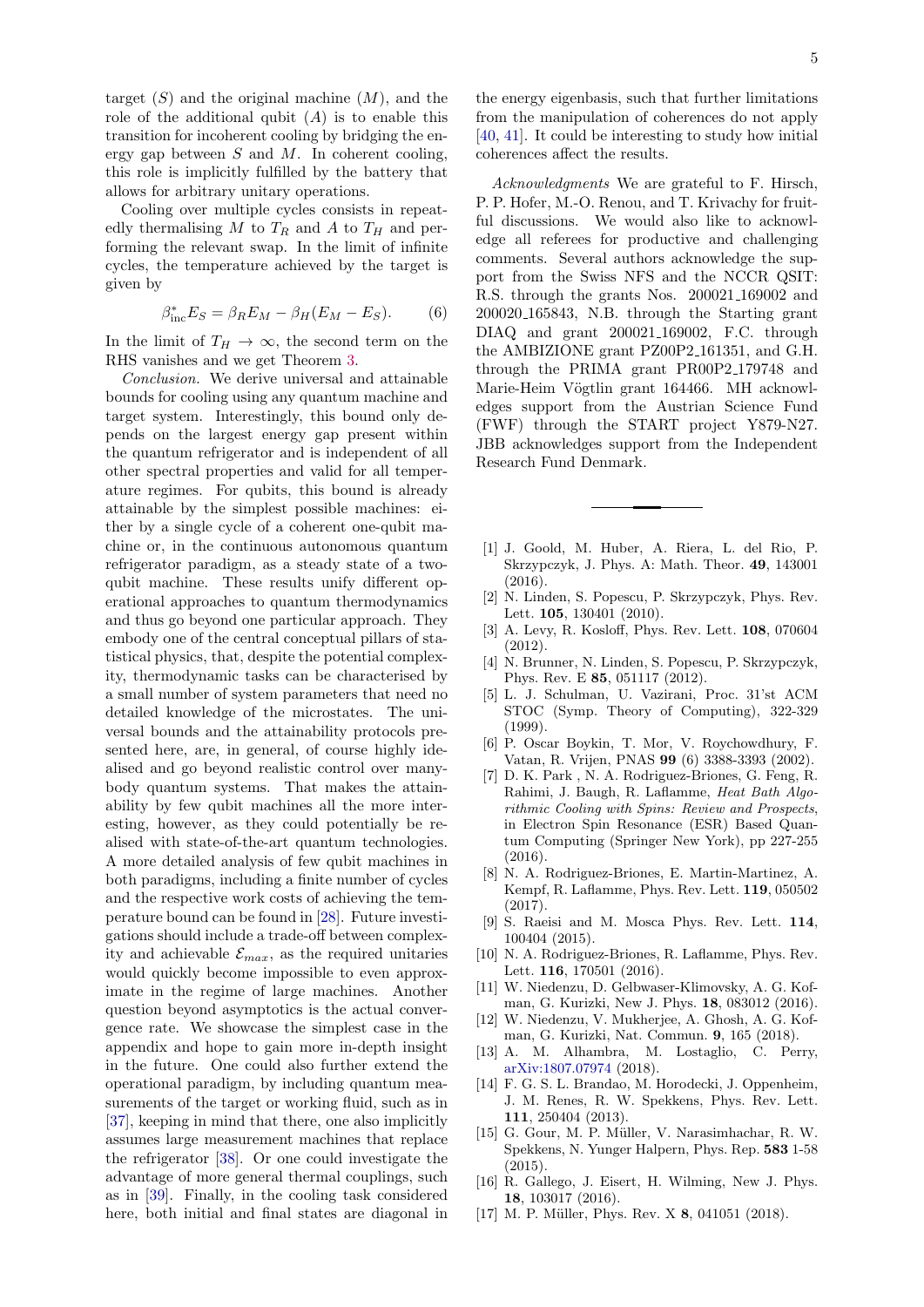- <span id="page-5-0"></span>[18] L. Masanes, J. Oppenheim, Nat. Comm. 8, 14538 (2017).
- <span id="page-5-1"></span>[19] H. Wilming, R. Gallego, Phys. Rev. X 7, 041033 (2017).
- <span id="page-5-2"></span>[20] W. Pusz and S. L. Woronowicz, Commun. Math. Phys. 58, 273 (1978).
- [21] R. Alicki and M. Fannes, Phys. Rev. E 87, 042123 (2013).
- [22] K. V. Hovhannisyan, M. Perarnau-Llobet, M. Huber, A. Acin, Phys. Rev. Lett. 111, 240401 (2013).
- <span id="page-5-3"></span>[23] M. Perarnau-Llobet, K. V. Hovhannisyan, M. Huber, P. Skrzypczyk, J. Tura, A. Acin, Phys. Rev. E 92, 042147 (2015).
- <span id="page-5-4"></span>[24] J. Aberg. Phys. Rev. Lett. **113**, 150402 (2014).
- <span id="page-5-19"></span>[25] J. G. Richens, A. M. Alhambra, and L. Masanes Phys. Rev. E 97, 062132 (2018).
- <span id="page-5-20"></span>[26] J. Scharlau and M. P. Mueller, Quantum 2, 54 (2018).
- <span id="page-5-21"></span>[27] F. Ticozzi, and L. Viola, Scientific Reports 4, 5192  $(2014).$
- <span id="page-5-5"></span>[28] see the article Unifying paradigms of quantum refrigeration: fundamental limits of cooling and associated work costs, [arXiv:1710.11624](http://arxiv.org/abs/1710.11624) (2019).
- <span id="page-5-6"></span>[29] A. E. Armen, K.V. Hovhannisyan, D. Janzing and G. Mahler, Thermodynamic limits of dynamic cooling, Phys. Rev. E  $84, 041109, (2011)$ .
- <span id="page-5-7"></span>[30] D. Reeb, M.M. Wolf, New J. Phys. 16, 103011 (2014).
- <span id="page-5-9"></span>[31] J. V. Bondar, Schur majorization inequalities for symmetrized sums with applications to tensor prod-

ucts, Linear Algebra and its Applications 360, 1, (2003).

- <span id="page-5-8"></span>[32] Diagonal in the energy eigenbasis, with eigenvalues arranged in decreasing order w.r.t. increasing energy
- [33] By extending the machine M with  $M_1$  we mean that the initial state of the machine is now  $\rho^M$   $\otimes$  $\rho^{M_1}$ , where both  $\rho^M$  and  $\rho^{M_1}$  are thermal. The total Hamiltonian is hence  $H = H_S + H_M + H_{M_1}$ , and again unitaries commuting with  $H$  are considered.
- <span id="page-5-10"></span>[34] R. Uzdin, A. Levy, R. Kosloff, Phys. Rev. X 5, 031044 (2015).
- <span id="page-5-11"></span>[35] P. Skrzypczyk, N. Brunner, N. Linden, S. Popescu, J. Phys. A 44, 492002 (2011).
- <span id="page-5-12"></span>[36] M. T. Mitchison, M. Huber, J. Prior, M. P. Woods, M. B. Plenio, Quantum Science and Technology 1, 015001 (2016).
- <span id="page-5-13"></span>[37] L. Buffoni, A. Solfanelli, P. Verrucchi, A. Cuccoli, M. Campisi, Phys. Rev. Lett. 122, 070603 (2019).
- <span id="page-5-14"></span>[38] Y. Guryanova, N. Friis and M. Huber, [arXiv:1805.11899](http://arxiv.org/abs/1805.11899) (2018).
- <span id="page-5-15"></span>[39] N. A. Rodrguez-Briones, J. Li, X. Peng, T. Mor, Y. Weinstein and R. Laflamme, New J. Phys. 19 113047 (2017)
- <span id="page-5-16"></span>[40] P. Ćwikliński, M. Studziński, M. Horodecki, and J. Oppenheim, Phys. Rev. Lett. 115, 210403 (2015).
- <span id="page-5-17"></span>[41] A. Streltsov, G. Adesso, and M. B. Plenio, Rev. Mod. Phys. 89, 041003 (2017).

## Cooling bound

In this section, we give more details on the proof of Theorem [1](#page-1-0) of the main text (see Claim [1\)](#page-5-18) as well as comment on other notions of cooling.

<span id="page-5-18"></span>**Claim 1.** Under single coherent operations, if the state of the system is initially majorized by the state  $\rho_S^*$ of Theorem 1, its final state is also majorized by  $\rho_S^*$ .

Proof. Recall that at the beginning of a single coherent operation the machine is thermal with respect to the environment temperature  $T_R$ , and that one can perform any joint unitary on the system and machine. The final state of the system under a single operation is thus

$$
\rho_S' = \text{Tr}_M \left( U \left( \rho_S \otimes \tau_M(T_R) \right) U^{\dagger} \right). \tag{7}
$$

For the following, we denote the vector of eigenvalues of any state  $\rho$  by  $\vec{\rho}$ , where the eigenvalues are arranged in decreasing order. Consider the problem of optimizing the  $k^{th}$  partial sum of  $\vec{\rho}'_S$ , over all possible joint unitaries on the system and machine,

$$
\max_{U_{SM}} s_k, \quad \text{where } s_k = \sum_{i=0}^{k-1} [\vec{\rho}'_S]_i, \quad k \in \{1, 2, ..., d_S\}.
$$
 (8)

This is equivalent to optimizing the  $k^{th}$  partial sum of the diagonal elements of  $\rho'_{S}$  in a fixed basis, as one can always perform the local unitary that leaves the system diagonal with its eigenvalues arranged in decreasing order along the diagonal (this is the optimal choice to optimise the partial sums, from the Schur-Horn theorem). Indeed, denoting the latter by  $U<sub>S</sub>$ , we have

$$
\operatorname{Tr}_{M}(U_{S} \otimes 1 \rho' U_{S}^{\dagger} \otimes 1) = U_{S} \operatorname{Tr}_{M}(\rho') U_{S}^{\dagger}.
$$
\n(9)

Expressing the final joint state of the system and machine  $\rho'_{SM}$  in a product basis (where the choice of basis for the system is the same as above, and for the machine is arbitrary), each diagonal element of  $\rho'_{\rm S}$ is the sum of the corresponding  $d_M$  diagonal elements of  $\rho'_{SM}$ . Thus the optimization of  $s_k$  is equivalent to optimizing the partial sum of the first  $k \cdot d_M$  diagonal elements of  $\rho'_{SM}$ , which we shall denote by  $\Sigma_k$ .

However, by the Schur-Horn theorem, the vector of diagonal elements of  $\rho'_{SM}$  is majorized by the vector of eigenvalues  $\vec{\rho}_{SM}^{\prime}$ , which in turn is the same as that of the initial state  $\vec{\rho}_{SM}$ . As  $\rho_{SM}$  is a product state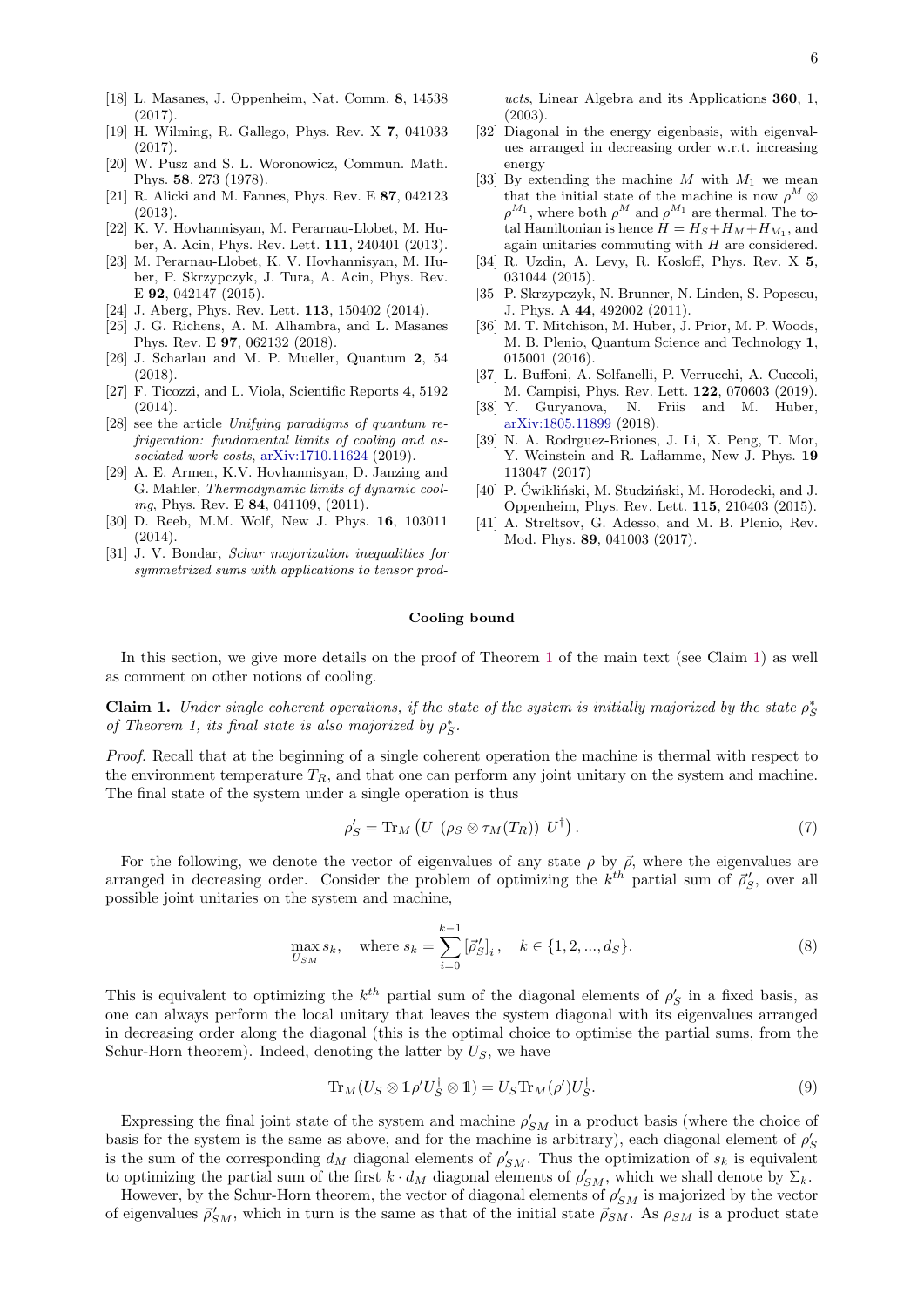between the system and the thermal state of the machine, its eigenvalues are the products

$$
\lambda_{ij} = [\vec{\rho}_S]_i \cdot [\vec{\tau}]_j, \quad i \in \{0, 2, ..., d_S - 1\}, \ j \in \{0, 2, ..., d_M - 1\}.
$$
 (10)

Arranging these in decreasing order, and summing over the largest  $k \cdot d_M$  of them, one has an expression of the form

$$
\Sigma_k = [\vec{\tau}]_1 \sum_{i=0}^{n_1} [\vec{\rho}_S]_i + [\vec{\tau}]_2 \sum_{i=0}^{n_2} [\vec{\rho}_S]_i + [\vec{\tau}]_3 \sum_{i=0}^{n_3} [\vec{\rho}_S]_i + ..., \tag{11}
$$

i.e. the largest eigenvalue of the machine with a subset of the largest eigenvalues of the system, plus the second largest eigenvalue of the machine with a possibly smaller subset of the largest system eigenvalues, and so on  $(n_1 \geq n_2 \geq ...)$ .

Moreover, as  $\vec{\rho}_S \prec \vec{\rho}_S^*$ , we have from Corollary 1.2 of Ref. [\[31\]](#page-5-9) that  $\vec{\rho}_S \otimes \vec{\tau}_M \prec \vec{\rho}_S^* \otimes \vec{\tau}_M$  and so  $\Sigma_k$  is upper bounded by the sum of the  $k \cdot d_M$  largest eigenvalues of  $\vec{\rho}_S^* \otimes \vec{\tau}_M$ . However, the ordering of the eigenvalues of  $\rho_S^* \otimes \vec{\tau}_M$  is very simple. Recall that the eigenvalues of  $\rho_S^*$  are related by

$$
g := e^{-\beta_R \mathcal{E}_{max}} = \frac{[\bar{\rho}_S^*]_{i+1}}{[\bar{\rho}_S^*]_i}, \quad i = 0, \dots, d_S - 2,
$$
\n(12)

where  $\mathcal{E}_{max}$  is the largest energy gap in the machine spectrum. Denoting the eigenvalues of the product state  $\rho_S^* \otimes \tau_M$  by  $\mu_{ij}$ , we have

$$
\frac{\mu_{ij}}{\mu_{i+1,j'}} = \frac{[\bar{\rho}_{S}^*]_i \cdot [\bar{\tau}]_j}{[\bar{\rho}_{S}^*]_{i+1} \cdot [\bar{\tau}]_{j'}} = \frac{1}{g} \cdot \frac{[\bar{\tau}]_j}{[\bar{\tau}]_{j'}} = \frac{1}{g} e^{-(\mathcal{E}_j - \mathcal{E}_{j'})/T} \ge \frac{1}{g} e^{-\mathcal{E}_{max}/T} = 1, \quad \forall i \in \{0, \dots, d_S - 2\}, j, j' \in \{0, \dots, d_M - 1\}.
$$
\n(13)

Thus the ordering of eigenvalues of  $\vec{\rho}_S^* \otimes \vec{\tau}_M$  in decreasing order begins with  $[\vec{\rho}_S^*]_0$  times all the eigenvalues of the machine, then  $[\bar{\rho}_{S}^{*}]_1$  times all of the eigenvalues, and so on. The partial sum of the  $k \cdot d_M$  largest eigenvalues is then

$$
[\vec{\rho}_S^*]_0 \sum_{j=0}^{d_M-1} [\tau]_j + [\vec{\rho}_S^*]_1 \sum_{j=0}^{d_M-1} [\tau]_j + \dots + [\vec{\rho}_S^*]_{k-1} \sum_{j=0}^{d_M-1} [\tau]_j = \sum_{i=0}^{k-1} [\vec{\rho}_S^*]_i.
$$
 (14)

Stringing together the inequalities we have gone through, we have proven that

$$
s_k = \sum_{i=0}^{k-1} [\vec{\rho}'_S]_i \le \sum_k \le \sum_{i=0}^{k-1} [\vec{\rho}^*_{S}]_i, \quad k \in \{0, 2, ..., d_S - 1\},\tag{15}
$$

that is to say,  $\vec{\rho}_{S}^* \succ \vec{\rho}'_{S}$ , as desired.

As suggested in the main text,  $\rho_S^*$  is actually also the coldest state reachable via coherent operations with respect to other notions of cooling. For any Schur-concave or -convex function such as the von Neumann entropy or the purity this directly follows from the fact that  $\rho_S^*$  majorizes any other state attainable by coherent operations. For the mean energy, since that measure depends on the ordering of the diagonal entries, one needs to additionally use the fact that  $\rho_S^*$  is passive. With that one can easily show that  $\rho_S^*$ has an average energy that lower bounds that of any final state in the coherent paradigm which is what we want to prove next.

Proof. Let  $\sigma_S$  be a state majorized by  $\rho_S^*$  and denote by  $\tilde{\text{diag}}(\sigma_S)$  the vector of diagonal entries of  $\sigma_S$  in the energy eigenbasis. Recall that  $\rho_S^*$  is diagonal in the energy basis, and ordered so that it's eigenvalues  $[\rho_{S}^{*}]_{i}$  are decreasing w.r.t. increasing energy  $E_{i}$ . Its average energy is then

$$
\operatorname{Tr}\left(\rho_{S}^{*}H\right) = \sum_{i=0}^{d_{S}-1} \left[\rho_{S}^{*}\right]_{i} E_{i}
$$
\n
$$
d_{S}-1 \qquad \qquad d_{S}-1 \qquad \qquad d_{S}-1 \qquad \qquad d_{S}-1 \qquad \qquad d_{S}-1 \qquad \qquad d_{S}-1 \qquad \qquad d_{S}-1 \qquad \qquad d_{S}-1 \qquad \qquad d_{S}-1 \qquad \qquad d_{S}-1 \qquad \qquad d_{S}-1 \qquad \qquad d_{S}-1 \qquad \qquad d_{S}-1 \qquad \qquad d_{S}-1 \qquad \qquad d_{S}-1 \qquad \qquad d_{S}-1 \qquad \qquad d_{S}-1 \qquad \qquad d_{S}-1 \qquad \qquad d_{S}-1 \qquad \qquad d_{S}-1 \qquad \qquad d_{S}-1 \qquad \qquad d_{S}-1 \qquad \qquad d_{S}-1 \qquad \qquad d_{S}-1 \qquad \qquad d_{S}-1 \qquad \qquad d_{S}-1 \qquad \qquad d_{S}-1 \qquad \qquad d_{S}-1 \qquad \qquad d_{S}-1 \qquad \qquad d_{S}-1 \qquad \qquad d_{S}-1 \qquad \qquad d_{S}-1 \qquad \qquad d_{S}-1 \qquad \qquad d_{S}-1 \qquad \qquad d_{S}-1 \qquad \qquad d_{S}-1 \qquad \qquad d_{S}-1 \qquad \qquad d_{S}-1 \qquad \qquad d_{S}-1 \qquad \qquad d_{S}-1 \qquad \qquad d_{S}-1 \qquad \qquad d_{S}-1 \qquad \qquad d_{S}-1 \qquad \qquad d_{S}-1 \qquad \qquad d_{S}-1 \qquad \qquad d_{S}-1 \qquad \qquad d_{S}-1 \qquad \qquad d_{S}-1 \qquad \qquad d_{S}-1 \qquad \qquad d_{S}-1 \qquad \qquad d_{S}-1 \qquad \qquad d_{S}-1 \qquad \qquad d_{S}-1 \qquad \qquad d_{S}-1 \qquad \qquad d_{S}-1 \qquad \qquad d_{S}-1 \qquad \qquad d_{S}-1 \qquad \qquad d_{S}-1 \qquad \qquad d_{S}-1 \qquad \qquad d_{S}-1 \qquad \qquad d_{S}-1 \qquad \qquad d_{S}-1 \qquad \qquad d_{S}-1 \qquad \qquad d_{S}-1
$$

$$
= E_0 \sum_{i=0}^{d_S-1} [\rho_S^*]_i + (E_1 - E_0) \sum_{i=1}^{d_S-1} [\rho_S^*]_i + (E_2 - E_1) \sum_{i=2}^{d_S-1} [\rho_S^*]_i + \dots + (E_{d_S-1} - E_{d_S-2}) [\rho_S^*]_{d_S-1}
$$
\n(17)

$$
\leq E_0 \sum_{i=0}^{d_S-1} [\sigma_S]_{ii} + (E_1 - E_0) \sum_{i=0}^{d_S-1} [\sigma_S]_i + (E_2 - E_1) \sum_{i=0}^{d_S-1} [\sigma_S]_{ii} + \dots + (E_{d_S-1} - E_{d_S-2}) [\sigma_S]_{d_S-1}
$$
\n(18)

<span id="page-6-0"></span>
$$
= \text{Tr}(\sigma_S H),\tag{19}
$$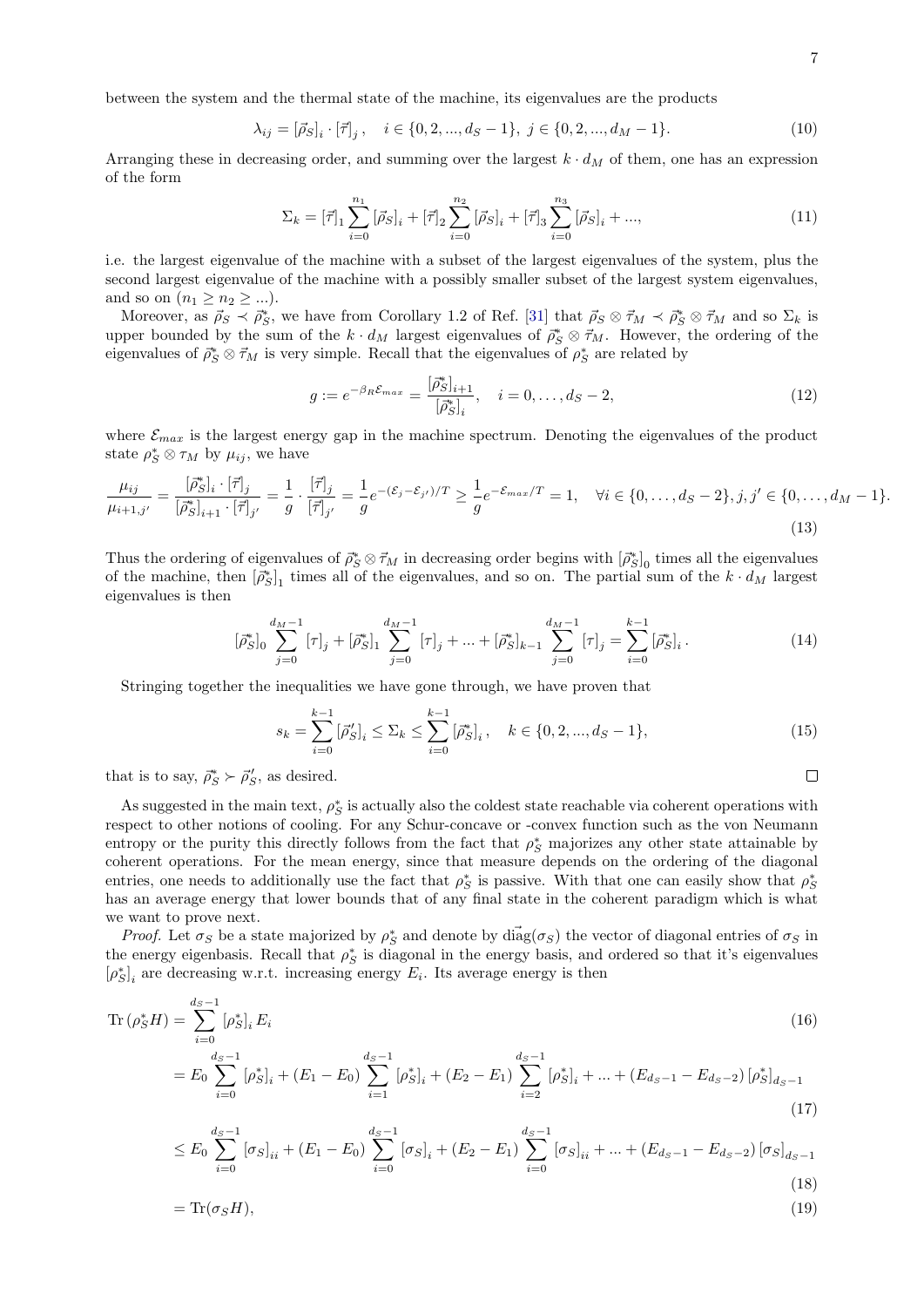where  $[\sigma_S]_{ii}$  are the diagonal elements of  $\sigma_S$  and [\(18\)](#page-6-0) holds since from  $\bar{\rho}_S^* \succ \bar{\sigma}_S \succ \text{diag}(\sigma_S)$ , where  $\vec{\sigma}_S \succ \text{diag}(\sigma_S)$  follows from the Schur-Horn Theorem, it follows that

$$
\sum_{i=k}^{d_S} [\rho_S^*]_i \le \sum_{i=k}^{d_S} [\sigma_S]_{ii} \quad \forall k \in \{1, 2, ..., d_S\}.
$$
 (20)

#### Coherent attainability

In this section we provide more details about the proof of Theorem [2](#page-2-2) of the main text. As in the previous Section we denote the vector of eigenvalues of  $\rho$  as  $\vec{\rho}$ , where the eigenvalues are arranged in decreasing order. In the main text we discussed the convergence of two different cooling protocols, both of which we proceed to formally define.

**Definition 1** (Optimal coherent protocol). Given a joint state  $\rho_{SM}$  let  $U_{\text{opt}}$  be the unitary that reorders (and potentially rotates) the eigenvalues of  $\rho_{SM}$  as largest in the energy subspace  $|00\rangle\langle00|_{SM}$ , second largest in  $|0E_1\rangle \langle 0E_1|_{SM}$  and so on all the way up to  $|E_{ds-1}\mathcal{E}_{\text{max}}\rangle \langle E_{ds-1}\mathcal{E}_{\text{max}}|_{SM}$ . That is

<span id="page-7-0"></span>
$$
U_{\text{opt}}\rho_{SM}U_{\text{opt}}^{\dagger} := \sum_{\substack{i \in \{0,\dots,d_{S}-1\},\\j \in \{0,\dots,d_{M}-1\}}} [\vec{\rho}_{SM}]_{i \cdot d_{M}+j} |E_{i}\mathcal{E}_{j}\rangle \langle E_{i}\mathcal{E}_{j}|.
$$
\n(21)

The optimal coherent protocol is then defined as applying  $A$  to the system state in each step, where

$$
\rho_S \mapsto A(\rho_S) := \text{Tr}(U_{\text{opt}} \rho_S \otimes \tau_M(\beta_R) U_{\text{opt}}^\dagger). \tag{22}
$$

Here we prove that this protocol converges to  $\rho_S^*$ , and so does another simpler protocol, the *coherent* max-swap protocol, which only uses the  $\mathcal{E}_{\text{max}}$  information of the machine, i.e. the qubit subspace of the machine consisting of the ground and maximally excited states,  $|0\rangle_M$  and  $|\mathcal{E}_{\text{max}}\rangle_M$ . This protocol is formally defined as

**Definition 2** (Coherent max-swap protocol). Given a system state  $\rho_S$ , let  $\bar{k}$  be the index  $i \in \{1, ..., d_S-1\}$ for which  $\Delta_i := [\vec{\rho}_S]_i [\vec{\tau}_M]_0 - [\vec{\rho}_S]_{i-1} [\vec{\tau}_M]_{d_M-1}$  is the greatest if there exists a positive  $\Delta_i$ , else let  $\bar{k} = 0$ . That is

$$
\bar{k} := \begin{cases}\n\arg \max_{i=1,\dots,d_S-1} \Delta_i, & \text{if } \max_i \Delta_i > 0 \\
0, & \text{else.}\n\end{cases} \tag{23}
$$

Let  $U_0 = \mathbb{1}_{SM}$ , and for  $i = 1, \ldots, d_S - 1$  let  $U_i$  be defined as follows.

$$
U_i = 1\!\!1_{SM} - |E_{i-1}\mathcal{E}_{\text{max}}\rangle \langle E_{i-1}\mathcal{E}_{\text{max}}| - |E_i\mathcal{E}_0\rangle \langle E_i\mathcal{E}_0|
$$
  
+ |E\_{i-1}\mathcal{E}\_{\text{max}}\rangle \langle E\_i\mathcal{E}\_0| + |E\_i\mathcal{E}\_0\rangle \langle E\_{i-1}\mathcal{E}\_{\text{max}}|. (24)

For a given system state  $\rho_S$ , let  $\mathcal{P}(\rho_S)$  be its corresponding passive state, i.e.  $\mathcal{P}(\rho_S) := \sum_i [\vec{\rho}_S]_i |E_i\rangle \langle E_i|$ . The coherent max-swap protocol is then defined as applying  $B$  to the system state in each step, where

$$
\rho_S \mapsto B(\rho_S) := \mathcal{P}\left( \text{Tr}_M[U_{\bar{k}} \mathcal{P}(\rho_S) \otimes \tau_M(\beta_R) U_{\bar{k}}^{\dagger}] \right). \tag{25}
$$

Note that the transformation  $\rho \to \mathcal{P}(\rho)$  is a unitary, so the above map can be expressed via a single joint unitary on the system and machine, which is an allowed coherent operation.

The proof of convergence for the coherent max-swap protocol consists of the following 3 steps,

- 1. For each  $k = 0, \ldots, d_s 1$ , the  $k^{\text{th}}$  partial sum of the state obtained after applying the protocol n times is, as a sequence over n, convergent.
- 2. The convergent point is a fixed point of the protocol.
- 3. If the initial state of the system  $\rho_S$  satisfies  $\rho_S \prec \rho_S^*$ , then the convergent point of the protocol is  $\rho_S^*$ .

The optimal coherent protocol proof of convergence can be done in exactly the same way. After proving that the protocol converges as in point 1., we will however here use the convergence of the coherent maxswap protocol and properties of the optimal coherent protocol instead to show that the converging point is  $\rho_S^*$ . We now turn to the proof of point 1. for both protocols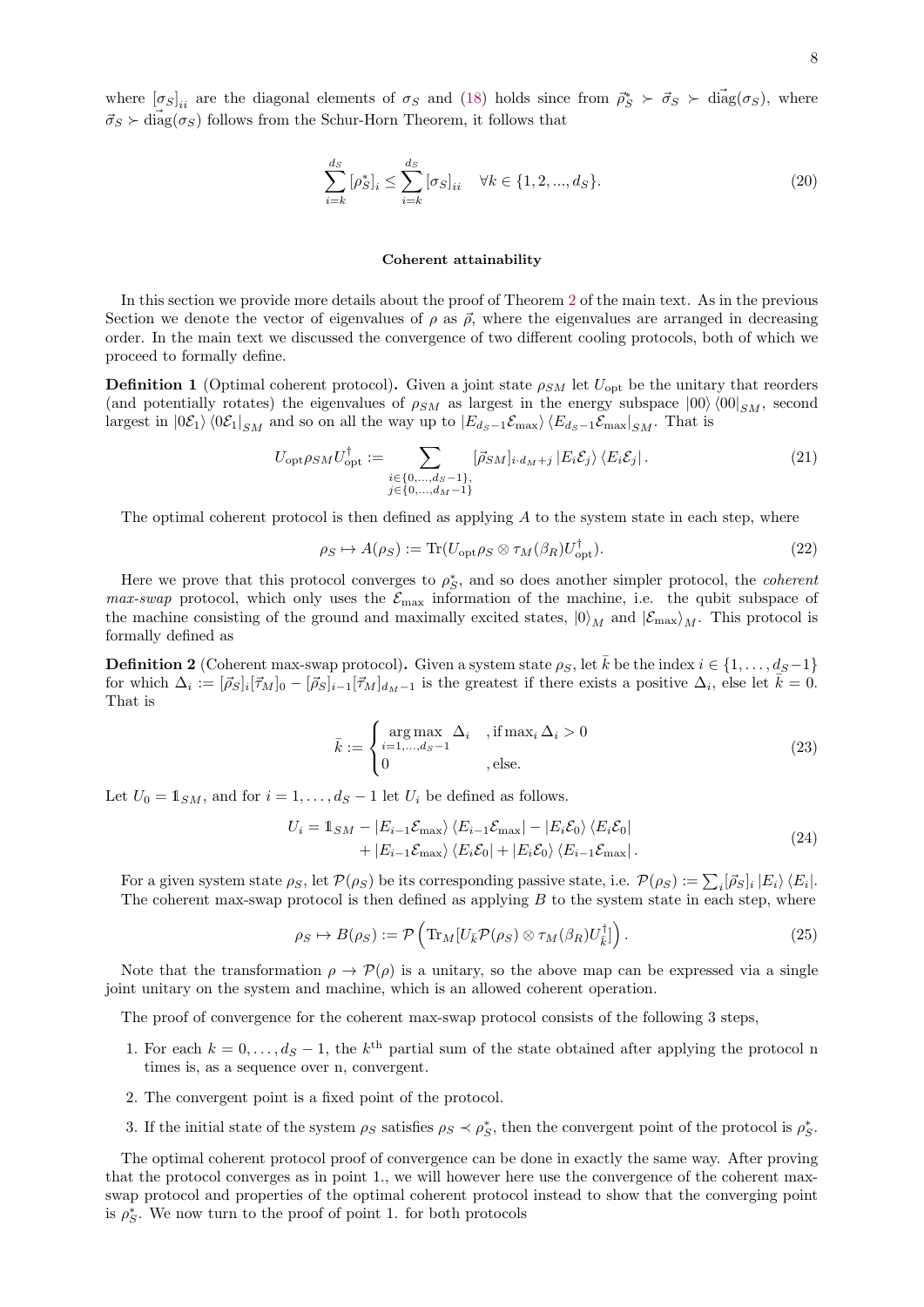### <span id="page-8-0"></span>Lemma 1. The coherent max-swap protocol converges.

*Proof.* The unitary  $U_i$  in the coherent max-swap protocol corresponds to swapping the pair of levels  ${i-1,i}$  of the system with the maximum energy gap of the machine and the way  $\bar{k}$  is chosen, if  $\bar{k} \neq 0$ , ensures that this swap increases the  $(\bar{k} - 1)$  population of the system. It thus follows that for each  $k = 1, \ldots, d_S - 1$ ,  $(\sum_{k}^{(n)})_{n \in \mathbb{N}}$ , where  $\sum_{k}^{(n)}$  is the sum of the k greatest eigenvalues of  $\rho_S^{(n)}$  $S^{(n)}_S := B^n(\rho_S),$ is monotonically increasing. As these sequences are each bounded by 1, by the monotone convergence theorem, they respectively converge to  $\sum_{k}^{(\infty)}$ . The protocol thus converges to the state

$$
\rho_S^{(\infty)} = \sum_{k=0}^{d_S - 1} \underbrace{\left(\sum_{k+1}^{(\infty)} - \sum_k^{(\infty)}\right)}_{\lambda_k} |E_k\rangle \langle E_k| \,. \tag{26}
$$

 $\Box$ 

#### <span id="page-8-6"></span>Lemma 2. The optimal coherent protocol converges.

*Proof.* The proof is completely analogous to that of Lemma [1](#page-8-0) since the unitary  $U_{\text{opt}}$  also only increases the sum of the k greatest eigenvalues of  $A^n(\rho_S)$ . П

Before we go on we would like to state a corollary that will be useful later

<span id="page-8-4"></span>Corollary 1. Given any system state  $\rho_S$ ,

$$
B^{n}(\rho_S) \succ B^{m}(\rho_S) \quad \text{and} \quad A^{n}(\rho_S) \succ A^{m}(\rho_S) \quad \forall n \ge m, \ n, m \in \{0, 1, \dots, \infty\},\tag{27}
$$

where  $A^0(\rho_S) = B^0(\rho_S) := \rho_S$ .

*Proof.* This is a direct consequence of the fact that  $(\sum_{k}^{(n)})_{n\in\mathbb{N}}$  are monotonically increasing for both protocols.

In order to distinguish the a priori different converging points of both protocols, we will in the following denote the converging point of the optimal coherent protocol by  $A^{\infty}(\rho_S)$  and the converging point of the coherent max-swap protocol by  $B^{\infty}(\rho_S)$ . We next turn to proving point 2. for the coherent max-swap protocol. To say that  $B^{\infty}(\rho_S)$  is a fixed point is the formal way of stating that the converging point cannot be cooled further. This may at first sight seem obvious but there are protocols for which this fails to be true, for instance if the protocol is a discontinuous function at the converging point. Since our protocol includes the unitary  $U_{\bar{k}}$  which is state dependent, a continuity proof is not straightforward. We therefore directly prove that the convergent point is a fixed point.

## <span id="page-8-5"></span>**Lemma 3.** For any initial state  $\rho_S$ ,  $B^{\infty}(\rho_S)$  is a fixed point of the coherent max-swap protocol.

*Proof.* The proof is by contradiction. Assume that  $B^{\infty}(\rho_S)$  is not a fixpoint. Looking at the definition of the coherent max-swap protocol one sees that applying B to  $B^{\infty}(\rho_S)$  amounts to selecting the index  $\bar{k}_{\infty} \in \{1, \ldots, d_S - 1\}$  and applying the unitary  $U_{\bar{k}_{\infty}}$  to  $B^{\infty}(\rho_S)$ , moving the population  $\Delta_{\bar{k}_{\infty}}$  from the energy level  $\bar{k}_{\infty}$  to  $\bar{k}_{\infty} - 1$ . That  $B^{\infty}(\rho_S)$  is not a fixed point means that there exists some real number  $\delta > 0$  such that

<span id="page-8-3"></span><span id="page-8-2"></span>
$$
\Delta_{\bar{k}_{\infty}}^{(\infty)} = \delta. \tag{28}
$$

Let 
$$
\epsilon := \frac{\delta}{d_S + [\vec{\tau}_M]_0 + [\vec{\tau}_M]_{d_M - 1}}
$$
. As  $\lim_{n \to \infty} B^n(\rho_S) = B^\infty(\rho_S)$  there exists an  $n \in \mathbb{N}$  for which

<span id="page-8-1"></span>
$$
\left\| \vec{B}^n(\rho_S) - \vec{B}^\infty(\rho_S) \right\|_{\text{max}} := \max_i \left| [\vec{B}^n(\rho_S)]_i - [\vec{B}^\infty(\rho_S)]_i \right| < \epsilon. \tag{29}
$$

Convergence happens with respect to any metric since we are in finite dimension, and we picked the max metric out of convenience. From the above follows that

$$
[\vec{B}^n(\rho_S)]_{\bar{k}_{\infty}} > [\vec{B}^{\infty}(\rho_S)]_{\bar{k}_{\infty}} - \epsilon,
$$
\n(30)

$$
-[\vec{B}^n(\rho_S)]_{\bar{k}_{\infty}-1} > -\left([\vec{B}^{\infty}(\rho_S)]_{\bar{k}_{\infty}-1} + \epsilon\right).
$$
\n(31)

From Eqs. [29](#page-8-1) also follows that for any  $k \in \{0, 1, \ldots, d_S - 1\}$ 

$$
\left|\sum_{i=0}^k [\vec{B}^n(\rho_S)]_i - \sum_{i=0}^k [\vec{B}^\infty(\rho_S)]_i\right| \le \sum_{i=0}^k \left| [\vec{B}^n(\rho_S)]_i - [\vec{B}^\infty(\rho_S)]_i \right| < (k+1)\epsilon \le d_S \epsilon \tag{32}
$$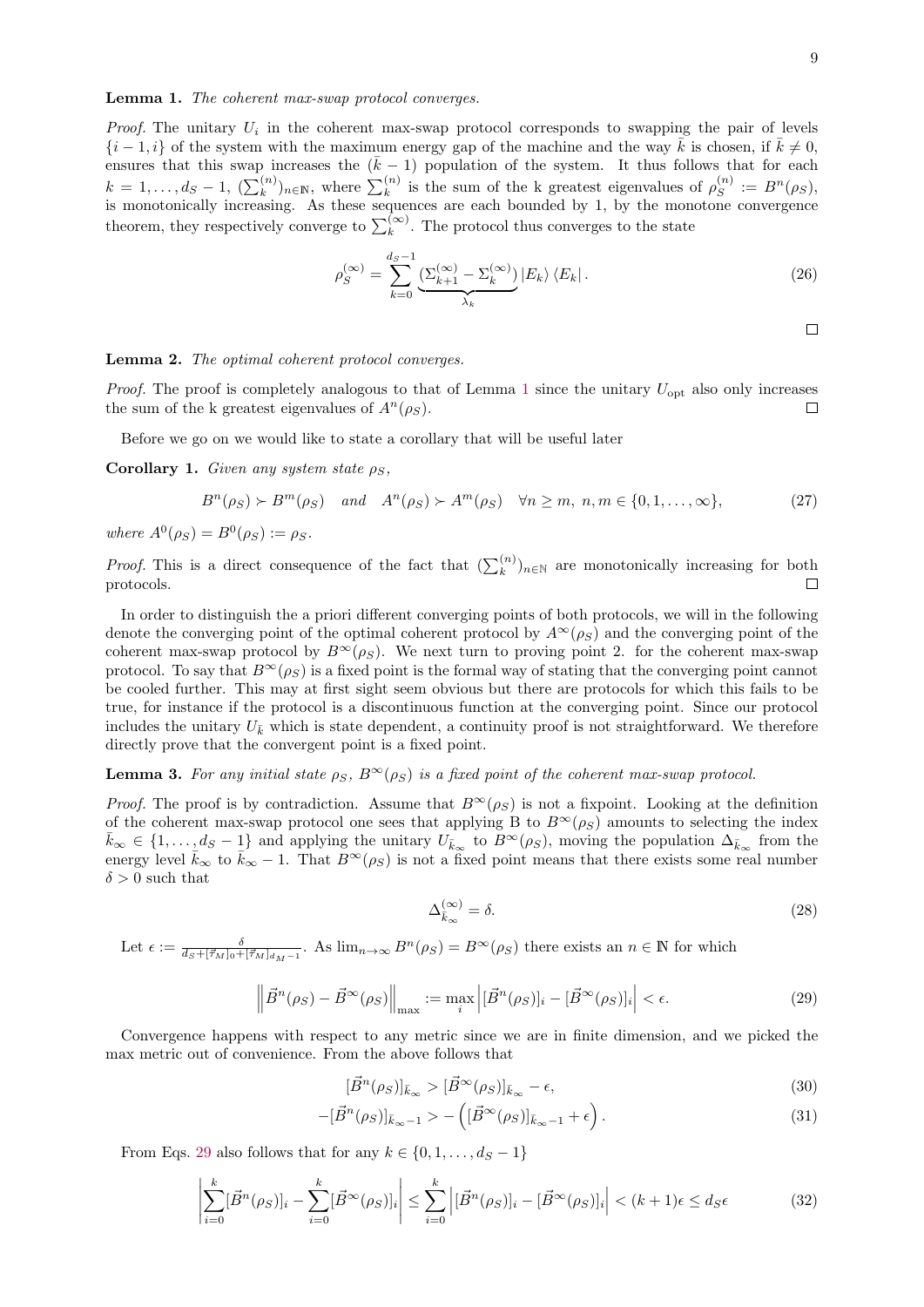from which we have

<span id="page-9-1"></span>
$$
\sum_{i=0}^{k} [\vec{B}^n(\rho_S)]_i + d_S \epsilon > \sum_{i=0}^{k} [\vec{B}^\infty(\rho_S)]_i.
$$
\n(33)

Now we look at the application of B to  $B<sup>n</sup>(\rho_S)$ . As before, this amounts to selecting the index  $\bar{k}_n$  and applying a unitary that will move  $\Delta_{\bar{k}_n}$  population fom the energy level  $\bar{k}_n$  to  $\bar{k}_n - 1$ . Let  $\delta'$  be the amount of population moved from  $\bar{k}_{\infty}$  to  $\bar{k}_{\infty} - 1$  when applying  $U_{\bar{k}_{\infty}}$  to  $B^{n}(\rho_S)$ , i.e.

$$
\delta' := [\vec{B}^n(\rho_S)]_{\bar{k}_{\infty}} [\vec{\tau}_M]_0 - [\vec{B}^n(\rho_S)]_{\bar{k}_{\infty}-1} [\vec{\tau}_M]_{d_M - 1}.
$$
\n(34)

By definition of  $\bar{k}_n$  we have  $\Delta_{\bar{k}_n} \ge \delta'$ . Furthermore using Eqs. [30](#page-8-2) and Eqs. [31](#page-8-3) we find

$$
\delta' \ge \left( [\vec{B}^{\infty}(\rho_S)]_{\bar{k}_{\infty}} - \epsilon \right) [\vec{\tau}_M]_0 - \left( [\vec{B}^{\infty}(\rho_S)]_{\bar{k}_{\infty}-1} + \epsilon \right) [\vec{\tau}_M]_{d_M - 1} \tag{35}
$$

$$
= \delta - \epsilon \left( [\vec{\tau}_M]_0 + [\vec{\tau}_M]_{d_M - 1} \right) \tag{36}
$$

$$
=\frac{\partial d_S}{d_S + [\vec{\tau}_M]_0 + [\vec{\tau}_M]_{d_M-1}} = d_S \epsilon.
$$
\n(37)

We therefore have

<span id="page-9-0"></span>
$$
\Delta_{\bar{k}_n} \ge \delta' \ge d_S \epsilon. \tag{38}
$$

This brings us to our desired contradiction as

$$
\sum_{i=0}^{\bar{k}_n} [B^{n+1}(\rho_S)]_i \stackrel{\text{Def.}}{=} \sum_{i=0}^{\bar{k}_n} [B^n(\rho_S)]_i + \Delta_{\bar{k}_n}
$$
\n(39)

$$
\stackrel{(38)}{\geq} \sum_{i=0}^{\bar{k}_n} [B^n(\rho_S)]_i + \epsilon d_S \tag{40}
$$

$$
\stackrel{(33)}{\geq} \sum_{i=0}^{\bar{k}_n} [B^{\infty}(\rho_S)]_i,
$$
\n(41)

which is a contraction to  $B^{n+1}(\rho_S) \prec B^{\infty}(\rho_S)$  (Corollary [1\)](#page-8-4).

Next we would like to prove what the name of the optimal coherent protocol suggests, namely that it cools more than any other protocol. This is the crucial property of the optimal coherent protocol that will help us proving it converge to  $\rho_S^*$ .

<span id="page-9-2"></span>Lemma 4. The optimal coherent protocol cools more than any other choice of coherent operations. That is,

$$
A \circ A \circ \dots \circ A(\rho_S) = A^{\otimes n}(\rho_S) \succ C_n \circ C_{n-1} \circ \dots \circ C_1(\rho_S),
$$
\n
$$
(42)
$$

for all n and arbitrary coherent operations  $C_i$ . (By  $\rho_1 \succ \rho_2$  we mean that  $\vec{\rho}_1 \succ \vec{\rho}_2$ .)

*Proof.* We prove the statement by induction. We start with the base case  $n = 1$ , i.e. a single coherent operation. From the argument in section A the largest possible value of the partial sum of the  $k$  largest eigenvalues of the final state  $\rho'_{S}$  is the sum of the  $k * d_M$  largest eigenvalues of the joint state  $\rho_{SM}$ .

Consider a single application of the optimal coherent protocol, [\(21\)](#page-7-0). Tracing out the machine to find the final state of the system, it is diagonal in the energy eigenbasis,

$$
\rho'_{S} = \sum_{i=0}^{d_{S}-1} \left( \sum_{j=0}^{d_{M}-1} [\vec{\rho}_{SM}]_{i \cdot d_{M}+j} \right) |E_{i}\rangle \langle E_{i}| \tag{43}
$$

Since  $\vec{\rho}_{SM}$  is the vector of eigenvalues of the joint state arranged in decreasing order, it follows that the ground state population of the final state of the system, i.e.  $\langle E_0 | \rho_S' | E_0 \rangle$ , is composed of the sum of the largest  $d_M$  eigenvalues of  $\rho_{SM}$ , and the first excited state is the sum of the next largest eigenvalues of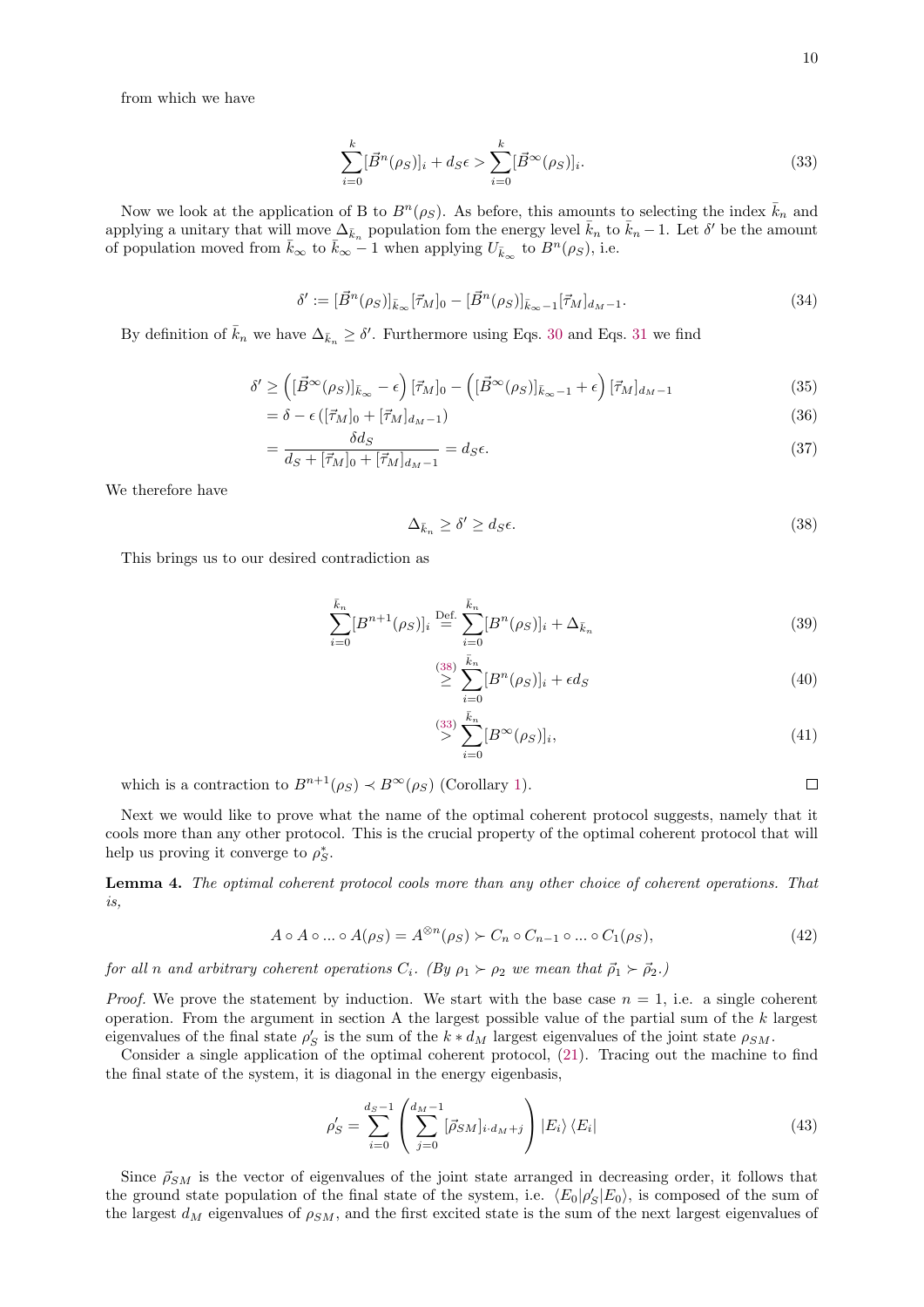$\rho_{SM}$ , and so on. Thus the partial sum of the largest k eigenvalues of  $\rho'_{S}$  is the sum of the  $k * d_M$  largest eigenvalues of the joint state. This concludes the proof for  $n = 1$ .

Next we prove that if  $\rho_1 \succ \rho_2$ , then  $A(\rho_1) \succ C(\rho_2)$ , for an arbitrary coherent operation C. Firstly, if  $\rho_1 \succ \rho_2$ , then it is also true that  $\rho_1 \otimes \tau_M(\beta_R) \succ \rho_2 \otimes \tau_M(\beta_R)$ . But then the sum of the largest  $k * d_M$ eigenvalues of  $\rho_1 \otimes \tau_M(\beta_R)$  is larger than (or equal to) that in the second case. Thus  $A(\rho_1) \succ A(\rho_2)$ . But we have proven above that  $A(\rho_2) \succ C(\rho_2)$ . Therefore  $A(\rho_1) \succ C(\rho_2)$ .

Finally, assume that  $A^{\otimes n}(\rho_S) \succ C^{\otimes n}(\rho_S)$ . Let  $\rho_1 = A^{\otimes n}(\rho_S)$  and  $\rho_2 = C^{\otimes n}(\rho_S)$ . Then from the previous argument  $A^{\otimes (n+1)}(\rho_S) \succ C^{\otimes (n+1)}(\rho_S)$ , which concludes the proof.  $\Box$ 

Before proving point 3. for both protocols, we need a last lemma about the fixed points of the max-swap protocol.

<span id="page-10-0"></span>**Lemma 5.** All of the fixed points of the max-swap protocol have the property of majorizing  $\rho^*$ .

Proof. From the definition of the max-swap protocol, the fixed points of the protocol are those for which  $\Delta_i \leq 0$  for all i. More precisely, denoting the fixed point by  $\rho_f$ ,

$$
\frac{[\vec{\rho}_f]_i}{[\vec{\rho}_f]_{i-1}} \le \frac{[\vec{\tau}_M]_{d_M - 1}}{[\vec{\tau}_M]_0} = g = \frac{[\vec{\rho}_S^*]_i}{[\vec{\rho}_S^*]_{i-1}},\tag{44}
$$

using the definition of  $\rho_S^*$  from Theorem [1](#page-1-0) of the main text. By repeated application of the above inequality, we get that

$$
\frac{[\vec{\rho}_f]_i}{[\vec{\rho}_f]_{i-m}} = \frac{[\vec{\rho}_f]_i}{[\vec{\rho}_f]_{i-1}} \frac{[\vec{\rho}_f]_{i-1}}{[\vec{\rho}_f]_{i-2}} \dots \frac{[\vec{\rho}_f]_{i-m+1}}{[\vec{\rho}_f]_{i-m}} \le \frac{[\vec{\rho}_S^*]_i}{[\vec{\rho}_S^*]_{i-m}} \forall m > 0.
$$
\n(45)

Next consider the following ratio of partial sums, for  $k \in \{0, \ldots, d_S - 2\},\$ 

$$
\frac{\sum_{i=k+1}^{d_S-1} [\vec{\rho}_f]_i}{\sum_{j=1}^k [\vec{\rho}_f]_j} = \sum_{i=k+1}^{d_S-1} \frac{[\vec{\rho}_f]_i}{\sum_{j=1}^k [\vec{\rho}_f]_j} = \sum_{i=k+1}^{d_S-1} \frac{1}{\sum_{j=1}^k \frac{[\vec{\rho}_f]_j}{[\vec{\rho}_f]_i}} \le \sum_{i=k+1}^{d_S-1} \frac{1}{\sum_{j=1}^k \frac{[\vec{\rho}_S^*]_j}{[\vec{\rho}_S^*]_i}} = \frac{\sum_{i=k+1}^{d_S-1} [\vec{\rho}_S^*]_i}{\sum_{j=1}^k [\vec{\rho}_S^*]_j}.
$$
(46)

Finally consider the partial sum of the k largest eigenvalues of  $\rho_S$ ,

$$
\sum_{i=0}^{k-1} [\vec{\rho}_f]_i = \frac{\sum_{i=0}^{k-1} [\vec{\rho}_f]_i}{\sum_{i=0}^{d_S-1} [\vec{\rho}_f]_i} = \frac{\sum_{i=0}^{k-1} [\vec{\rho}_f]_i}{\sum_{i=0}^{k-1} [\vec{\rho}_f]_i + \sum_{i=k}^{d_S-1} [\vec{\rho}_f]_i}
$$
(47)

$$
=\frac{1}{1+\frac{\sum_{i=k}^{d_{S}-1}[\vec{\rho}_{f}]_{i}}{\sum_{i=0}^{k-1}[\vec{\rho}_{f}]_{i}}}
$$
(48)

$$
\geq \frac{1}{1 + \frac{\sum_{i=k}^{d_S-1} [\bar{\rho}_S^*]_i}{\sum_{i=0}^{k-1} [\bar{\rho}_S^*]_i}} = \sum_{i=0}^{k-1} [\bar{\rho}_S^*]_i,\tag{49}
$$

which shows that  $\rho_f \succ \rho_S^*$  as desired.

We are now in a position to prove that the coherent max-swap protocol converges to the desired state.

# **Lemma 6.** If the initial state of the system  $\rho_S$  satisfies  $\rho_S \prec \rho_S^*$  then the convergent point of the coherent max-swap protocol is  $\rho_S^*$ .

Proof. We have proven in Lemma [1](#page-8-0) that the coherent max-swap protocol converges to a point that we denote by  $B^{\infty}(\rho_S)$ . From Lemma [3](#page-8-5) and Lemma [5](#page-10-0) we furthermore know that this point is a fixed point of the coherent max-swap protocol and that it majorises  $\rho_S^*$ . However from Theorem [1](#page-1-0) of the main text we know that the state of the system under the repeated application of any coherent operations must be majorised by  $\rho_S^*$ .

Therefore, the only state that the coherent max-swap protocol can converge to is  $\rho^*$  itself.

Indeed since  $B^{\infty}(\rho_S) \prec \rho_S^*$ , we have  $[B^{\infty}(\rho_S)]_0 \leq [\rho_S^*]_0$ . Furthermore, as  $B^{\infty}(\rho_S)$  is a fixed point of the coherent max-swap protocol

<span id="page-10-1"></span>
$$
\frac{[\vec{B}^{\infty}(\rho_S)]_i}{[\vec{B}^{\infty}(\rho_S)]_{i-1}} \le \frac{[\vec{\tau}_M]_{d_M - 1}}{[\vec{\tau}_M]_0} = g = \frac{[\vec{\rho}_S^*]_i}{[\vec{\rho}_S^*]_{i-1}} \tag{50}
$$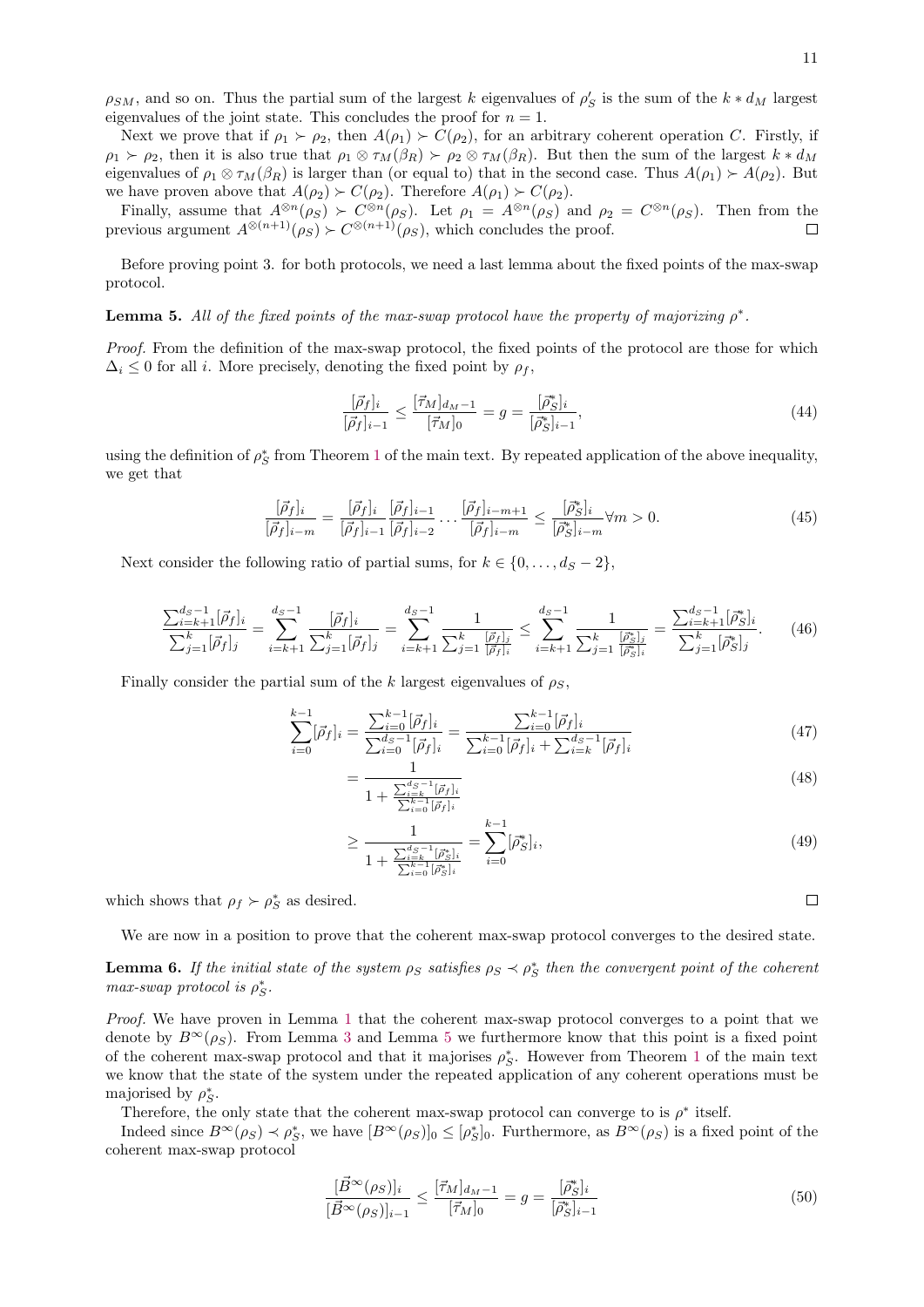holds true, from which follows that

$$
[\vec{B}^{\infty}(\rho_S)]_k = [\vec{B}^{\infty}(\rho_S)]_0 \left( \frac{[\vec{B}^{\infty}(\rho_S)]_1}{[\vec{B}^{\infty}(\rho_S)]_0} \frac{[\vec{B}^{\infty}(\rho_S)]_2}{[\vec{B}^{\infty}(\rho_S)]_1} \cdots \frac{[\vec{B}^{\infty}(\rho_S)]_k}{[\vec{B}^{\infty}(\rho_S)]_{k-1}} \right) \leq [\vec{\rho}_S^*]_0 \left( e^{-\beta_R \mathcal{E}_{max}} \right)^k = [\vec{\rho}_S^*]_k \quad \forall k.
$$
\n(51)

As both  $B^{\infty}(\rho_S)$  and  $\rho_S^*$  are normalised states, the sum of their eigenvalues are both equal to 1, which is, using Eq. [51,](#page-11-0) only possible if  $[\vec{B}^{\infty}(\rho_S)]_i = [\vec{\rho}_S^*]_i$  for all i, i.e. if and only if  $B^{\infty}(\rho_S) = \rho_S^*$ .

Using this last result we can finally prove that the optimal coherent protocol also converges to the desired state.

**Lemma 7.** If the initial state of the system  $\rho_S$  satisfies  $\rho_S \prec \rho_S^*$  then the convergent point of the optimal protocol is  $\rho_S^*$ .

Proof. From Theorem 1 and Lemma [2](#page-8-6) we know that

<span id="page-11-0"></span>
$$
\sum_{i=0}^{k-1} [A^{\infty}(\rho_S)]_i \le \sum_{i=0}^{k-1} [\rho_S^*]_i, \quad \forall k = 1, \dots, d_S.
$$
 (52)

From lemma [4](#page-9-2) we also have that

$$
\sum_{i=0}^{k-1} [B^n(\rho_S)]_i \le \sum_{i=0}^{k-1} [A^n(\rho_S)]_i, \quad \forall k = 1, ..., d_S, \forall n \in \mathbb{N}.
$$
 (53)

And so

$$
\sum_{i=0}^{k-1} [\rho_S^*]_i = \sum_{i=0}^{k-1} [B^\infty(\rho_S)]_i \le \sum_{i=0}^{k-1} [A^\infty(\rho_S)]_i = \sum_{i=0}^{k-1} [\rho_S^*]_i, \quad \forall k = 1, \dots, d_S.
$$
 (54)

Therefore for all  $k = 1, ..., d_S$  we have  $\sum_{i=0}^{k-1} [A^{\infty}(\rho_S)]_i = \sum_{i=0}^{k-1} [\rho_S^*]$  and

$$
A^{\infty}(\rho_S) = \sum_{k=0}^{d_S - 1} \left( \sum_{i=0}^{k+1} [A^{\infty}(\rho_S)]_i - \sum_{j=0}^k [A^{\infty}(\rho_S)]_j \right) |E_k\rangle \langle E_k|
$$
(55)

$$
= \sum_{k=0}^{d_S - 1} \left( \sum_{i=0}^{k+1} [\rho_S^*]_i - \sum_{j=0}^k [\rho_S^*]_j \right) |E_k\rangle \langle E_k|
$$
 (56)

$$
=\rho_S^*.\tag{57}
$$

 $\Box$ 

### Incoherent cooling bound

Here we provide a proof for the attainability of the cooling bound of Theorem 3 (in the case of incoherent cooling operations). We shall use the proof from the section "Coherent attainability" of the Appendix, since many of the steps are the same. The proof will go as follows. We shall

- define an incoherent version of the max-swap protocol, that involves extending the machine via the addition of a maximum of  $d<sub>S</sub> - 1$  qubits, or alternatively, a single  $d<sub>S</sub>$  dimensional system.
- show, following the same arguments as in section "Coherent attainability" of the Appendix, that the repeated application of the incoherent max-swap on the target converges to a state that saturates the bound in Theorem 3, for every single qubit subspace of the target that is comprised of successive energy eigenstates.

We begin by defining the extended machine more precisely.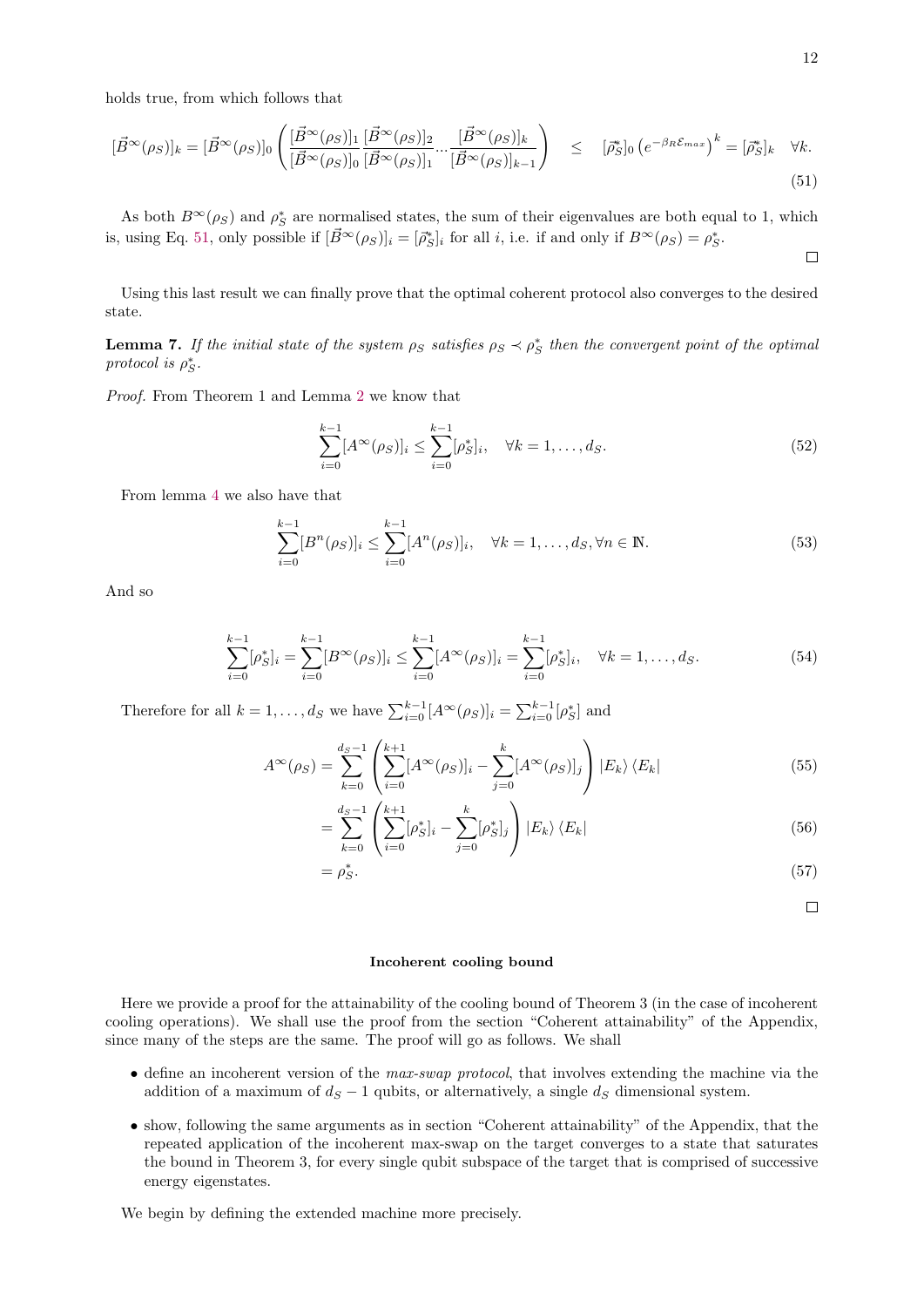$$
\mathcal{E}_{\max} - (E_i - E_{i-1}), \quad i - 1, \dots, d_S - 1 \tag{58}
$$

respectively to the machine M. Denoting the ground state population and excited state population of the  $i<sup>th</sup>$  qubit by  $F_i^0$  and  $F_i^1$  respectively, the Hamiltonian of the extended machine is therefore given by

$$
H_{\tilde{M}} = H_M \otimes \mathbb{1}_{\bar{M}} + \sum_{i=0}^{d_S - 1} H_i \otimes \mathbb{1}_{\bar{i}},\tag{59}
$$

with  $H_i = F_i^0 |F_i^0\rangle \langle F_i^0| + F_i^1 |F_i^1\rangle \langle F_i^1|$ .

Without loss of generality we will set  $F_i^0 = 0$  for all  $i = 1, ..., d_S - 1$  such that

$$
F_i^1 = \mathcal{E}_{\text{max}} - (E_i - E_{i-1}).
$$
\n(60)

The extension is coupled to the hot bath for every cycle of the incoherent paradigm, and thus each qubit i is in a thermal state at  $T_H$ , that we denote by  $\tau_i^H$ , prior to the application of the joint unitary operation between the target and the extended machine. The state of the extended machine at the beginning of each cycle is therefore given by

$$
\rho_{\tilde{M}} = \rho_M \otimes \tau_1^H \otimes \cdots \otimes \tau_{d_S - 1}^H. \tag{61}
$$

The incoherent max-swap protocol is then defined as follows

**Definition 4** (Incoherent max-swap protocol). Given a system state  $\rho_S$  and the extended machine  $\tilde{M}$ , let  $\bar{k}$  be the index  $i \in \{1, \ldots, d_S - 1\}$  for which  $\tilde{\Delta}_i := \langle E_i | \rho_S | E_i \rangle [\vec{\tau}_M]_0 [\vec{\tau}_i^H]_1 - \langle E_{i-1} | \rho_S | E_{i-1} \rangle [\vec{\tau}_M]_{d_M - 1} [\vec{\tau}_i^H]_0$ is the greatest if there exists a positive  $\tilde{\Delta}_i$ , else let  $\bar{k} = 0$ . That is

$$
\bar{k} := \begin{cases}\n\arg \max_{i=1,\dots,d_S-1} \tilde{\Delta}_i, & \text{if } \max_i \tilde{\Delta}_i > 0 \\
0, & \text{else.}\n\end{cases} \tag{62}
$$

Let  $\tilde{U}_0 = \mathbb{1}_{S\tilde{M}}$ , and for  $i = 1, ..., d_S - 1$  let  $\tilde{U}_i$  be defined as follows.

$$
\tilde{U}_{i} = \mathbb{1}_{S\tilde{M}} - |E_{i-1}\mathcal{E}_{\text{max}}F_{k}^{0}\rangle \langle E_{i-1}\mathcal{E}_{\text{max}}F_{k}^{1}| \otimes \mathbb{1}_{S\tilde{M}k} - |E_{i}\mathcal{E}_{0}F_{k}^{1}\rangle \langle E_{i}\mathcal{E}_{0}F_{k}^{1}| \otimes \mathbb{1}_{S\tilde{M}k} \n+ |E_{i-1}\mathcal{E}_{\text{max}}F_{k}^{0}\rangle \langle E_{i}\mathcal{E}_{0}F_{k}^{1}| \otimes \mathbb{1}_{S\tilde{M}k} + |E_{i}\mathcal{E}_{0}F_{k}^{1}\rangle \langle E_{i-1}\mathcal{E}_{\text{max}}F_{k}^{0}| \otimes \mathbb{1}_{S\tilde{M}k}.
$$
\n(63)

The incoherent max-swap protocol is then defined as applying  $\tilde{B}$  to the system state in each step, where

$$
\rho_S \mapsto \tilde{B}(\rho_S) := \text{Tr}_{\tilde{M}} [\tilde{U}_{\bar{k}} \rho_S \otimes \rho_{\tilde{M}} \tilde{U}_{\bar{k}}^{\dagger}]. \tag{64}
$$

The above unitary corresponds to swapping the pair of levels  $\{\bar{k} - 1, \bar{k}\}$  of the target with the maximum energy gap of the machine and the particular qubit subspace in the extension that makes the unitary an energy preserving swap between degenerate states. Indeed

$$
E_{\bar{k}-1} + \mathcal{E}_{\max} = E_{\bar{k}} + F_{\bar{k}}^1.
$$
\n(65)

Note that in the incoherent max-swap protocol one cannot apply  $P$  (the unitary that makes the state passive) since the unitary implementing  $P$  may not be energy preserving. As a consequence, we work with the partial sum of the population of the k lowest excited states instead of the partial sum of the k greatest population but does not change the idea of any of the proof as well as any of the results. One can also remove  $P$  in the definition of the coherent max-swap protocol and all the same results would hold. It is just more efficient to reorder the populations in the right order if one can and is the reason we opted for this alternative in the definition of the coherent max-swap protocol.

## Lemma 8. The incoherent max-swap protocol converges.

*Proof.* Let  $D_k^{(n)}$  $\hat{k}^{(n)}$  be the sum of the populations of the first k excited states of  $\tilde{B}^n(\rho_S)$ , that is

$$
D_k^{(n)} = \sum_{i=0}^{k-1} \langle E_i | \tilde{B}^n(\rho_S) | E_i \rangle.
$$
 (66)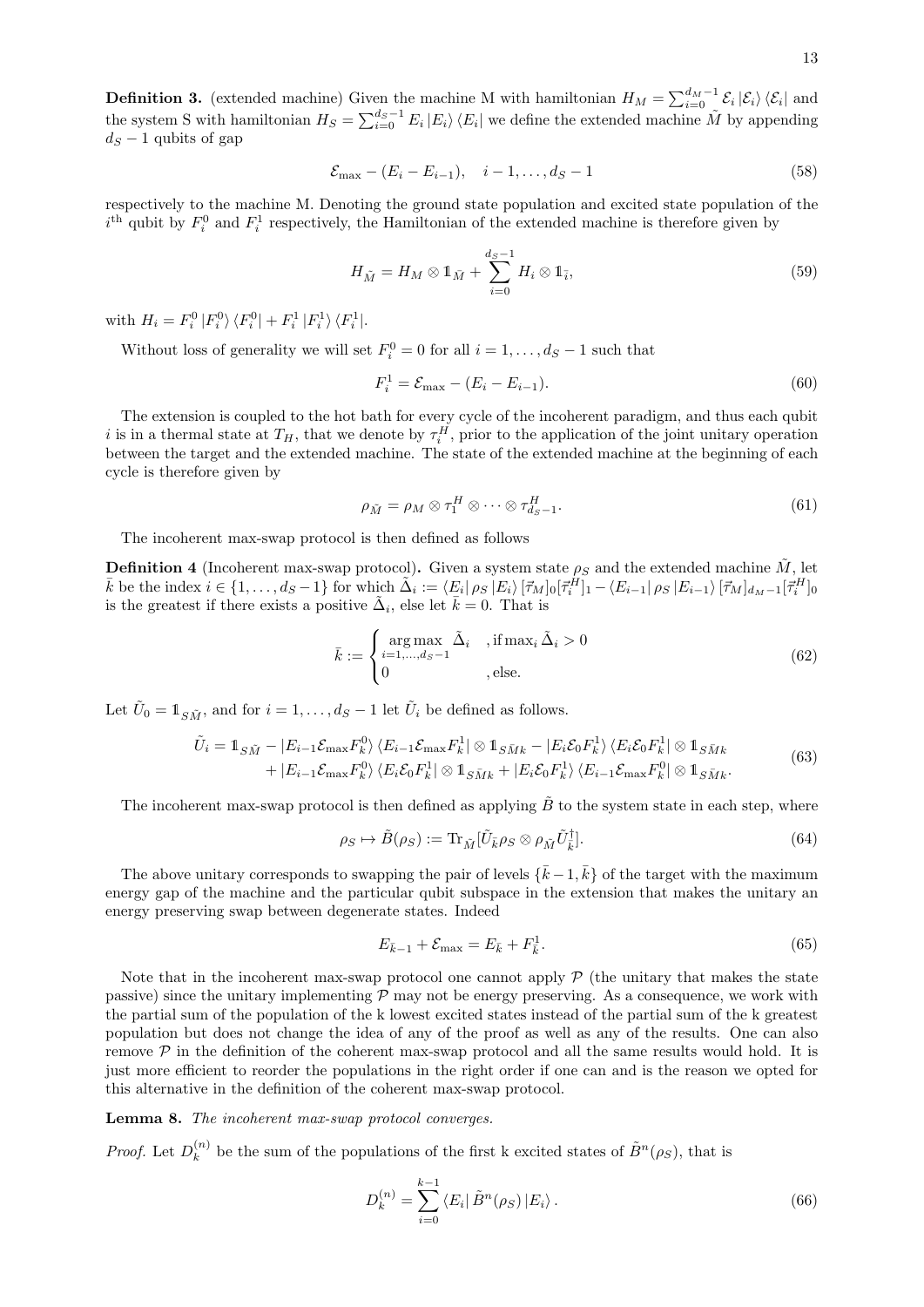$$
\tilde{B}^{\infty}(\rho_S) = \sum_{k=0}^{d_S - 1} \left( D_{k+1}^{(\infty)} - D_k^{(\infty)} \right) \left| E_k \right\rangle \left\langle E_k \right|.
$$
\n(67)

 $\Box$ 

 $\Box$ 

## **Lemma 9.** For any initial state  $\rho_S$ ,  $\tilde{B}^\infty(\rho_S)$  is a fixed point of the coherent max-swap protocol.

*Proof.* The proof is completely analogous to that of Lemma [3.](#page-8-5) One only has to systematically replace  $\Delta$ by  $\tilde{\Delta}$ , and  $[\vec{B}^n(\rho_S)]_i$  by  $\langle E_i|\tilde{B}^n(\rho_S)|E_i\rangle$  as well as define  $\epsilon$  and  $\delta'$  as

$$
\epsilon := \frac{\delta}{d_S + [\vec{\tau}_M]_0 [\vec{\tau}_{\vec{k}_{\infty}}^H]_1 + [\vec{\tau}_M]_{d_M - 1} [\vec{\tau}_{\vec{k}_{\infty}}^H]_0} \tag{68}
$$

$$
\delta' := \langle E_{\bar{k}_{\infty}} | \tilde{B}^n(\rho_S) | E_{\bar{k}_{\infty}} \rangle [\vec{\tau}_M]_0 [\vec{\tau}_{\bar{k}_{\infty}}^H]_1 + \langle E_{\bar{k}_{\infty}-1} | \tilde{B}^n(\rho_S) | E_{\bar{k}_{\infty}-1} \rangle [\vec{\tau}_M]_{d_M-1} [\vec{\tau}_{\bar{k}_{\infty}}^H]_0. \tag{69}
$$

The contradiction concluding the proof is then to the fact that  $(D_k^{(n)})$  $\binom{n}{k}$ <sub>n∈N</sub> is monotonically increasing.

**Lemma 10.** If  $\rho_S \prec \rho_S^*$  then  $\tilde{B}^{\infty}(\rho_S) \succ \rho_S^*$ .

*Proof.* The fixed points of the incoherent max-swap protocol are those states for which all of the  $\tilde{\Delta}_i$  are non-positive. Since the converging point of the protocol  $\bar{B}^{\infty}(\rho_S)$  is a fixed point this means that

$$
\frac{\langle E_i | \tilde{B}^{\infty}(\rho_S) | E_i \rangle}{\langle E_{i-1} | \tilde{B}^{\infty}(\rho_S) | E_{i-1} \rangle} \le \frac{[\vec{\tau}_M]_{d_M - 1}}{[\vec{\tau}_M]_0} \frac{[\vec{\tau}_i^H]_0}{[\vec{\tau}_i^H]_1}.
$$
\n(70)

In the case that the temperature of the hot bath is infinite, this is equivalent to [\(50\)](#page-10-1). Thus the protocol must converge to a state with ratios smaller or equal to that of  $\rho_S^*$ , which from the proof of Lemma [5](#page-10-0) means that  $\tilde{B}^{\infty}(\rho_S)$  majorizes  $\rho_S^*$ .

 $\Box$ 

#### convergence rate

We would like to calculate the convergence rate of the coherent max-swap protocol for an illustrative scenario. We do this for a target qubit system and a machine consisting of n identical qubits, n being a natural number. To focus on the rate of convergence, we keep the final cooling bound independent of  $n$ , by keeping the largest energy gap of the full machine fixed at  $\mathcal{E}_{\text{max}}$ . For a given n, each machine qubit is therefore of gap  $\frac{\mathcal{E}_{\max}}{n}$ . Each step of the algorithm consists in performing a swap between the system qubit and the  $\mathcal{E}_{\text{max}}$  virtual qubit of the machine. That corresponds to performing the unitary swapping the energy levels  $|0E_{\text{max}}\rangle_{SM}$  and  $|E_S0\rangle_{SM}$ . Upon performing the swap, the ground state population of the system is changed from  $p_0$  to

$$
p'_0 = p_0(1 - q_{1...1}) + p_1 q_{0...0},\tag{71}
$$

where  $p_0$  and  $p_1$  are the ground and excited state population of the system and  $q_i$ , i written in binary, is the i<sup>th</sup> excited state population of the machine, when thermalised to  $\beta_R$ .

One can rewrite  $p'_0$  as

$$
p'_0 = (p_0 - r_V)(1 - N_n) + r_V,
$$
\n(72)

with  $N_n := q_{0...0} + q_{1...1}$  the norm of the  $\mathcal{E}_{\text{max}}$  virtual qubit machine and

$$
r_V := \frac{q_{0...0}}{N_n} = \frac{1}{1 + e^{-\beta_R \mathcal{E}_{\text{max}}}}\tag{73}
$$

its normalised ground state population. Note that  $r_V$  is independent of n, the number of machine qubits. After performing k steps of the algorithm we therefore have